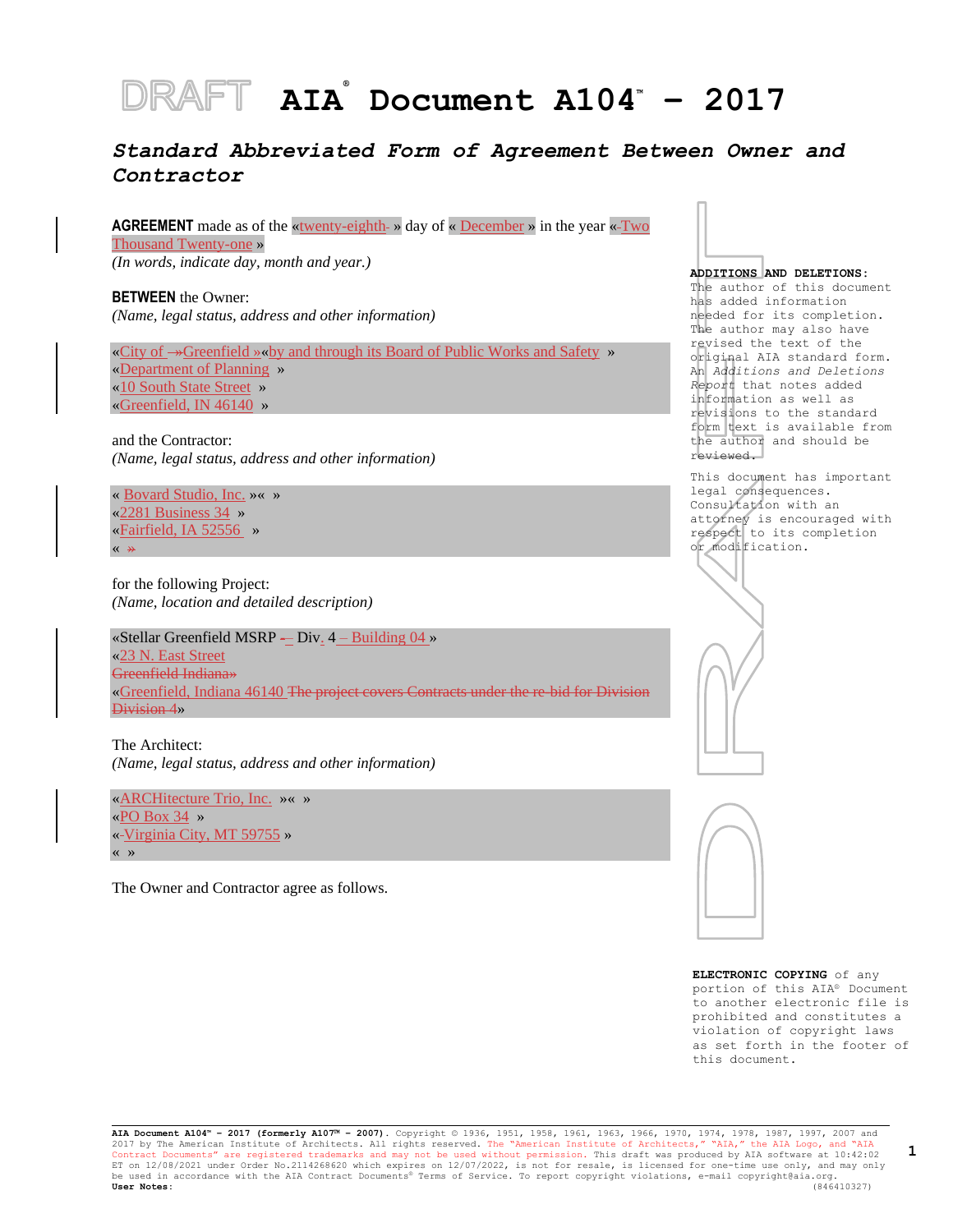#### **TABLE OF ARTICLES**

- **THE WORK OF THIS CONTRACT**
- **DATE OF COMMENCEMENT AND SUBSTANTIAL COMPLETION**
- **CONTRACT SUM**
- **PAYMENT**
- **DISPUTE RESOLUTION**
- **ENUMERATION OF CONTRACT DOCUMENTS**
- **GENERAL PROVISIONS**
- **OWNER**
- **CONTRACTOR**
- **ARCHITECT**
- **SUBCONTRACTORS**
- **CONSTRUCTION BY OWNER OR BY SEPARATE CONTRACTORS**
- **CHANGES IN THE WORK**
- **TIME**
- **PAYMENTS AND COMPLETION**
- **PROTECTION OF PERSONS AND PROPERTY**
- **INSURANCE AND BONDS**
- **CORRECTION OF WORK**
- **MISCELLANEOUS PROVISIONS**
- **TERMINATION OF THE CONTRACT**
- **CLAIMS AND DISPUTES**

# **EXHIBIT A DETERMINATION OF THE COST OF THE WORK**

# **ARTICLE 1 THE WORK OF THIS CONTRACT**

The Contractor shall execute the Work described in the Contract Documents, except as specifically indicated in the Contract Documents to be the responsibility of others.

# **ARTICLE 2 DATE OF COMMENCEMENT AND SUBSTANTIAL COMPLETION**

**§ 2.1** The date of commencement of the Work shall be: *(Check one of the following boxes.)*



[ **« »** ] A date set forth in a notice to proceed issued by the Owner.

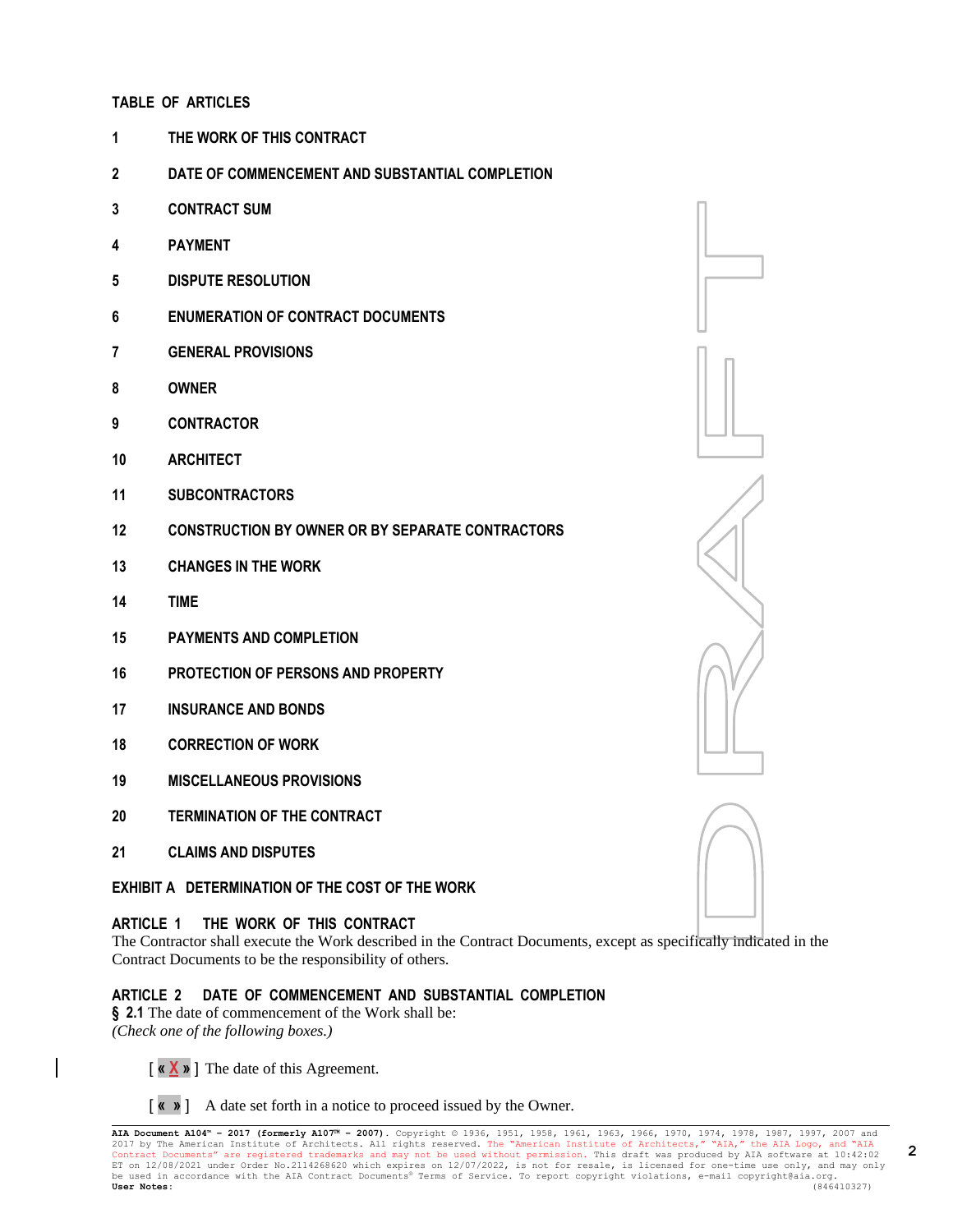[ **« »** ] Established as follows:

*(Insert a date or a means to determine the date of commencement of the Work.)*

« »

If a date of commencement of the Work is not selected, then the date of commencement shall be the date of this Agreement.

**§ 2.2** The Contract Time shall be measured from the date of commencement.

#### **§ 2.3 Substantial Completion**

**§ 2.3.1** Subject to adjustments of the Contract Time as provided in the Contract Documents, the Contractor shall achieve Substantial Completion of the entire Work:

*(Check the appropriate box and complete the necessary information.)*

[ **« »** ] Not later than « » ( « » ) calendar days from the date of commencement of the Work.

[ **« X »** ] By the following date: « June 1, 2022, or as per agreed extension authorized by Office of Community and Rural Affairs (OCRA) »

**§ 2.3.2** Subject to adjustments of the Contract Time as provided in the Contract Documents, if portions of the Work are to be completed prior to Substantial Completion of the entire Work, the Contractor shall achieve Substantial Completion of such portions by the following dates:

| <b>Portion of Work</b> | <b>Substantial Completion Date</b> |
|------------------------|------------------------------------|
|                        |                                    |

**§ 2.3.3** If the Contractor fails to achieve Substantial Completion as provided in this Section 2.3, liquidated damages, if any, shall be assessed as set forth in Section 3.5.

#### **ARTICLE 3 CONTRACT SUM**

**§ 3.1** The Owner shall pay the Contractor the Contract Sum in current funds for the Contractor's performance of the Contract. The Contract Sum shall be one of the following: *(Check the appropriate box.)*

[ **« X »** ] Stipulated Sum, in accordance with Section 3.2 below

[ **« »** ] Cost of the Work plus the Contractor's Fee, in accordance with Section 3.3 below

[ **« »** ] Cost of the Work plus the Contractor's Fee with a Guaranteed Maximum Price, in accordance with Section 3.4 below

*(Based on the selection above, complete Section 3.2, 3.3 or 3.4 below.)*

**§ 3.2** The Stipulated Sum shall be «eighty seven thousand eight hundred thirty-six dollars and no cents » (\$ «  $87,836.00 \rightarrow$ ), subject to additions and deductions as provided in the Contract Documents.

**§ 3.2.1** The Stipulated Sum is based upon the following alternates, if any, which are described in the Contract Documents and are hereby accepted by the Owner:

*(State the numbers or other identification of accepted alternates. If the bidding or proposal documents permit the Owner to accept other alternates subsequent to the execution of this Agreement, attach a schedule of such other alternates showing the amount for each and the date when that amount expires.)*

« No alternates are accepted as of the date of this contract. The Owner may at their discretion accept the following Alternate/Alternates in accordance with the Contract Specifications, but limited to 60 days of acceptance of this contract agreement: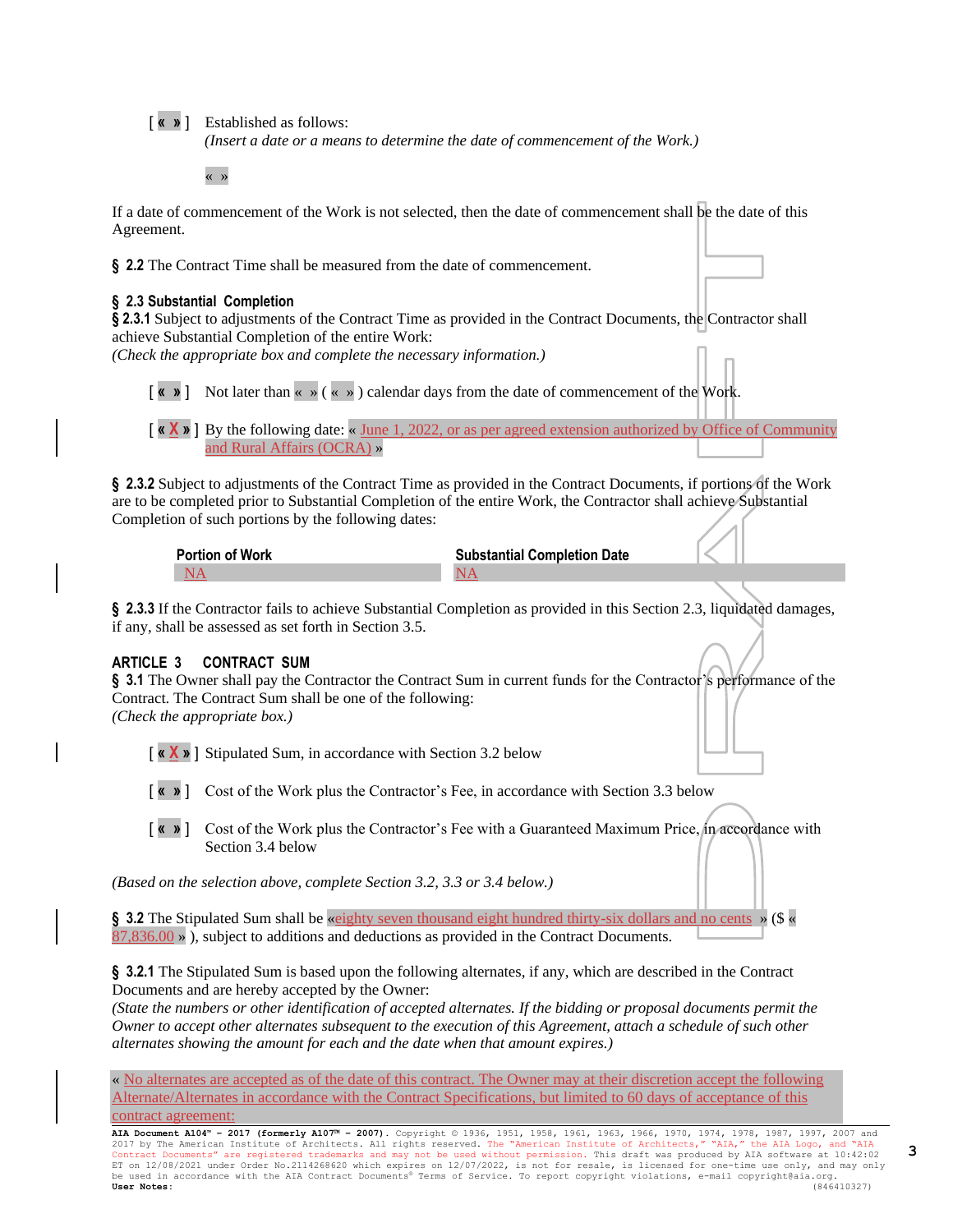#### Alternate 04-ALT01 WINDOWS N1, N2, N4, W2 . »

# **§ 3.2.2** Unit prices, if any:

*(Identify the item and state the unit price and the quantity limitations, if any, to which the unit price will be applicable.)*

| <b>Item</b><br><b>NA</b>                                                                                                                                                                                                                                                                                                                                                                                                                                                                                                                                                                                                | <b>Units and Limitations</b><br>ΝA | Price per Unit (\$0.00)<br>NA |  |  |  |  |
|-------------------------------------------------------------------------------------------------------------------------------------------------------------------------------------------------------------------------------------------------------------------------------------------------------------------------------------------------------------------------------------------------------------------------------------------------------------------------------------------------------------------------------------------------------------------------------------------------------------------------|------------------------------------|-------------------------------|--|--|--|--|
| § 3.2.3 Allowances, if any, included in the stipulated sum:<br>(Identify each allowance.)                                                                                                                                                                                                                                                                                                                                                                                                                                                                                                                               |                                    |                               |  |  |  |  |
| <b>Item</b>                                                                                                                                                                                                                                                                                                                                                                                                                                                                                                                                                                                                             | <b>Price</b>                       |                               |  |  |  |  |
| <b>NA</b>                                                                                                                                                                                                                                                                                                                                                                                                                                                                                                                                                                                                               | NA                                 |                               |  |  |  |  |
| § 3.3 Cost of the Work Plus Contractor's Fee<br>§ 3.3.1 The Cost of the Work is as defined in Exhibit A, Determination of the Cost of the Work.                                                                                                                                                                                                                                                                                                                                                                                                                                                                         |                                    |                               |  |  |  |  |
| § 3.3.2 The Contractor's Fee:<br>(State a lump sum, percentage of Cost of the Work or other provision for determining the Contractor's Fee and the<br>method of adjustment to the Fee for changes in the Work.)                                                                                                                                                                                                                                                                                                                                                                                                         |                                    |                               |  |  |  |  |
|                                                                                                                                                                                                                                                                                                                                                                                                                                                                                                                                                                                                                         |                                    |                               |  |  |  |  |
| § 3.4 Cost of the Work Plus Contractor's Fee With a Guaranteed Maximum Price<br>§ 3.4.1 The Cost of the Work is as defined in Exhibit A, Determination of the Cost of the Work.<br>§ 3.4.2 The Contractor's Fee:<br>(State a lump sum, percentage of Cost of the Work or other provision for determining the Contractor's Fee and the<br>method of adjustment to the Fee for changes in the Work.)                                                                                                                                                                                                                      |                                    |                               |  |  |  |  |
| § 3.4.3 Guaranteed Maximum Price<br>§ 3.4.3.1 The sum of the Cost of the Work and the Contractor's Fee is guaranteed by the Contractor not to exceed «<br>$\ast$ (\$ $\ast$ $\ast$ ), subject to additions and deductions by changes in the Work as provided in the Contract Documents. This<br>maximum sum is referred to in the Contract Documents as the Guaranteed Maximum Price. Costs which would<br>eause the Guaranteed Maximum Price to be exceeded shall be paid by the Contractor without reimbursement by the<br>Owner.<br>(Insert specific provisions if the Contractor is to participate in any savings.) |                                    |                               |  |  |  |  |
|                                                                                                                                                                                                                                                                                                                                                                                                                                                                                                                                                                                                                         |                                    |                               |  |  |  |  |
| § 3.4.3.2 The Guaranteed Maximum Price is based on the following alternates, if any, which are described in the<br>Contract Documents and are hereby accepted by the Owner:<br>(State the numbers or other identification of accepted alternates. If the bidding or proposal documents permit the<br>Owner to accept other alternates subsequent to the execution of this Agreement, attach a schedule of such other<br>alternates showing the amount for each and the date when that amount expires.)                                                                                                                  |                                    |                               |  |  |  |  |
|                                                                                                                                                                                                                                                                                                                                                                                                                                                                                                                                                                                                                         |                                    |                               |  |  |  |  |
| § 3.4.3.3 Unit Prices, if any:<br>(Identify the item and state the unit price and the quantity limitations, if any, to which the unit price will be<br>applicable.)                                                                                                                                                                                                                                                                                                                                                                                                                                                     |                                    |                               |  |  |  |  |

**AIA Document A104™ – 2017 (formerly A107™ – 2007).** Copyright © 1936, 1951, 1958, 1961, 1963, 1966, 1970, 1974, 1978, 1987, 1997, 2007 and 2017 by The American Institute of Architects. All rights reserved. The "American Institute of Architects," "AIA," the AIA Logo, and "AIA<br>Contract Documents" are registered trademarks and may not be used without permission.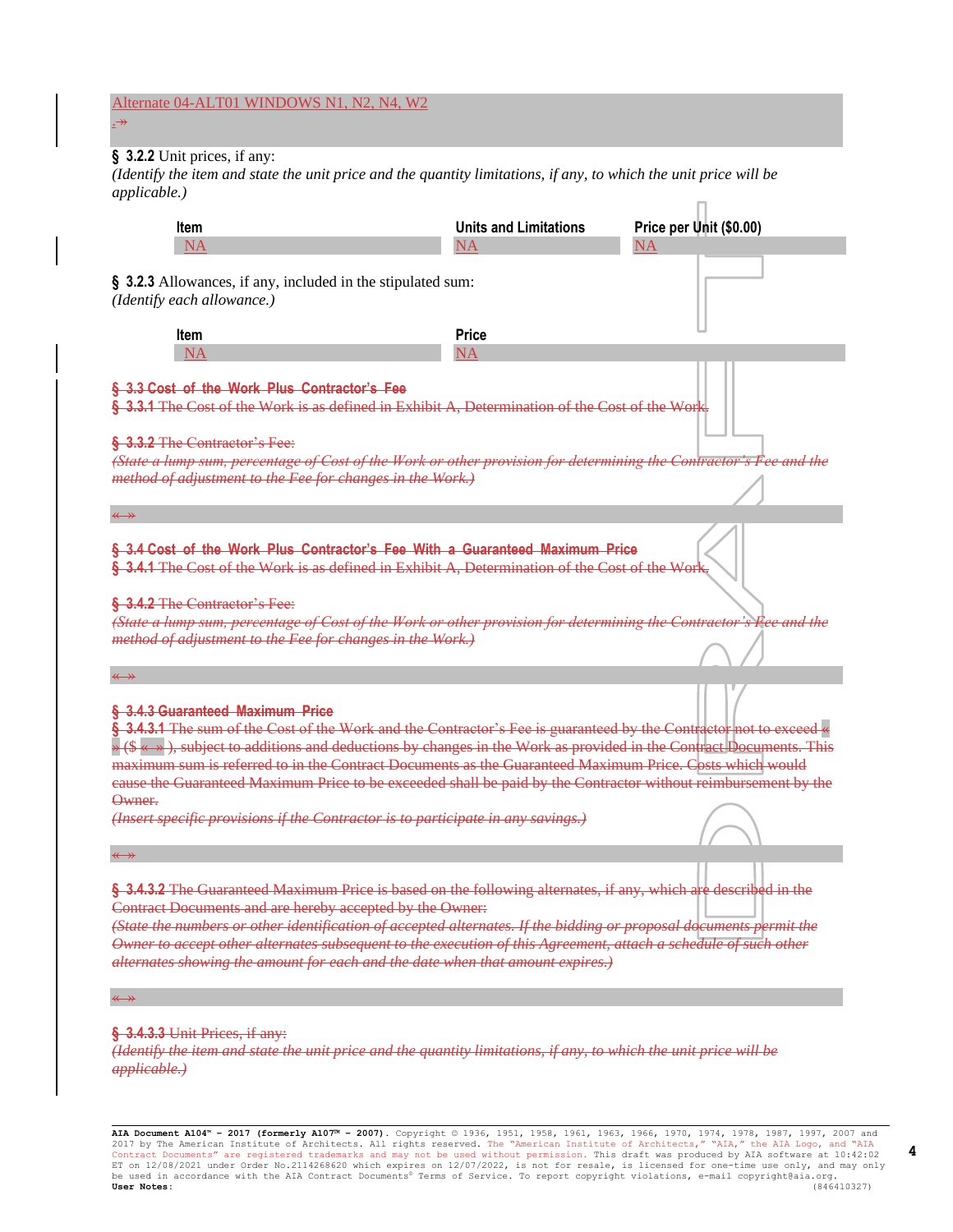| <b>Item</b>                                                                                                                                                                                                                                                                                                                                                                                                                                                                                                                                                                                                                                                                                                                                                                                                                                                                                                                                                                                                                                                                                                                                                                                    | <b>Units and Limitations</b> | Price per Unit (\$0.00) |  |  |
|------------------------------------------------------------------------------------------------------------------------------------------------------------------------------------------------------------------------------------------------------------------------------------------------------------------------------------------------------------------------------------------------------------------------------------------------------------------------------------------------------------------------------------------------------------------------------------------------------------------------------------------------------------------------------------------------------------------------------------------------------------------------------------------------------------------------------------------------------------------------------------------------------------------------------------------------------------------------------------------------------------------------------------------------------------------------------------------------------------------------------------------------------------------------------------------------|------------------------------|-------------------------|--|--|
| § 3.4.3.4 Allowances, if any, included in the Guaranteed Maximum Price:<br>(Identify each allowance.)                                                                                                                                                                                                                                                                                                                                                                                                                                                                                                                                                                                                                                                                                                                                                                                                                                                                                                                                                                                                                                                                                          |                              |                         |  |  |
| <b>Item</b>                                                                                                                                                                                                                                                                                                                                                                                                                                                                                                                                                                                                                                                                                                                                                                                                                                                                                                                                                                                                                                                                                                                                                                                    | Price                        |                         |  |  |
| § 3.4.3.5 Assumptions, if any, on which the Guaranteed Maximum Price is based:                                                                                                                                                                                                                                                                                                                                                                                                                                                                                                                                                                                                                                                                                                                                                                                                                                                                                                                                                                                                                                                                                                                 |                              |                         |  |  |
| § 3.4.3.6 To the extent that the Contract Documents are anticipated to require further development, the Guaranteed<br>Maximum Price includes the costs attributable to such further development consistent with the Contract Documents<br>and reasonably inferable therefrom. Such further development does not include changes in scope, systems, kinds and<br>quality of materials, finishes or equipment, all of which, if required, shall be incorporated by Change Order.                                                                                                                                                                                                                                                                                                                                                                                                                                                                                                                                                                                                                                                                                                                 |                              |                         |  |  |
| § 3.4.3.7 The Owner shall authorize preparation of revisions to the Contract Documents that incorporate the agreed-<br>upon assumptions contained in Section 3.4.3.5. The Owner shall promptly furnish such revised Contract Documents<br>to the Contractor. The Contractor shall notify the Owner and Architect of any inconsistencies between the agreed-<br>upon assumptions contained in Section 3.4.3.5 and the revised Contract Documents.                                                                                                                                                                                                                                                                                                                                                                                                                                                                                                                                                                                                                                                                                                                                               |                              |                         |  |  |
| § 3.5 Liquidated damages, if any:<br>(Insert terms and conditions for liquidated damages, if any.)                                                                                                                                                                                                                                                                                                                                                                                                                                                                                                                                                                                                                                                                                                                                                                                                                                                                                                                                                                                                                                                                                             |                              |                         |  |  |
| « Liquid damages of \$1,000.00 per day will be levied for each day AFTER June 1, 2022 or other date as authorized<br>and extended by the Office of Community and Rural Affairs. »                                                                                                                                                                                                                                                                                                                                                                                                                                                                                                                                                                                                                                                                                                                                                                                                                                                                                                                                                                                                              |                              |                         |  |  |
| <b>ARTICLE 4</b><br><b>PAYMENT</b><br>§ 4.1 Progress Payments<br>§ 4.1.1 Based upon Applications for Payment submitted to the Architect by the Contractor and Certificates for<br>Payment issued by the Architect, the Owner shall make progress payments on account of the Contract Sum to the<br>Contractor as provided below and elsewhere in the Contract Documents.                                                                                                                                                                                                                                                                                                                                                                                                                                                                                                                                                                                                                                                                                                                                                                                                                       |                              |                         |  |  |
| § 4.1.2 The period covered by each Application for Payment shall be one calendar month ending on the last day of<br>the month, or as follows:                                                                                                                                                                                                                                                                                                                                                                                                                                                                                                                                                                                                                                                                                                                                                                                                                                                                                                                                                                                                                                                  |                              |                         |  |  |
| « As agreed by Owner, Contractor, and Architect, but no less than any one calendar month period. »<br>§ 4.1.3 Provided that an Application for Payment is received by the Architect not later than the « $21st \rightarrow day$ of a<br>month, the Owner shall make payment of the certified amount to the Contractor in accordance with State and<br>Federal Contract Provisions not later than the « » day of the « » month. If an Application for Payment is received by<br>the Architect after the date fixed above, payment shall be made by the Owner not later than $\longleftrightarrow$ ( $\longleftrightarrow$ ) days after<br>the Architect receives the Application for Payment.<br>(Federal, state or local laws may require payment within a certain period of time.)<br>§ 4.1.4 For each progress payment made prior to Substantial Completion of the Work, the Owner may withhold<br>retainage from the payment otherwise due as follows:<br>(Insert a percentage or amount to be withheld as retainage from each Application for Payment and any terms for<br>reduction of retainage during the course of the Work. The amount of retainage may be limited by governing law.) |                              |                         |  |  |
| « Five percent $(5\%)$ . »                                                                                                                                                                                                                                                                                                                                                                                                                                                                                                                                                                                                                                                                                                                                                                                                                                                                                                                                                                                                                                                                                                                                                                     |                              |                         |  |  |

AIA Document A104" - 2017 (formerly A107" - 2007). Copyright © 1936, 1951, 1958, 1961, 1963, 1966, 1970, 1974, 1978, 1987, 1997, 2007 and<br>2017 by The American Institute of Architects. All rights reserved. The "American Ins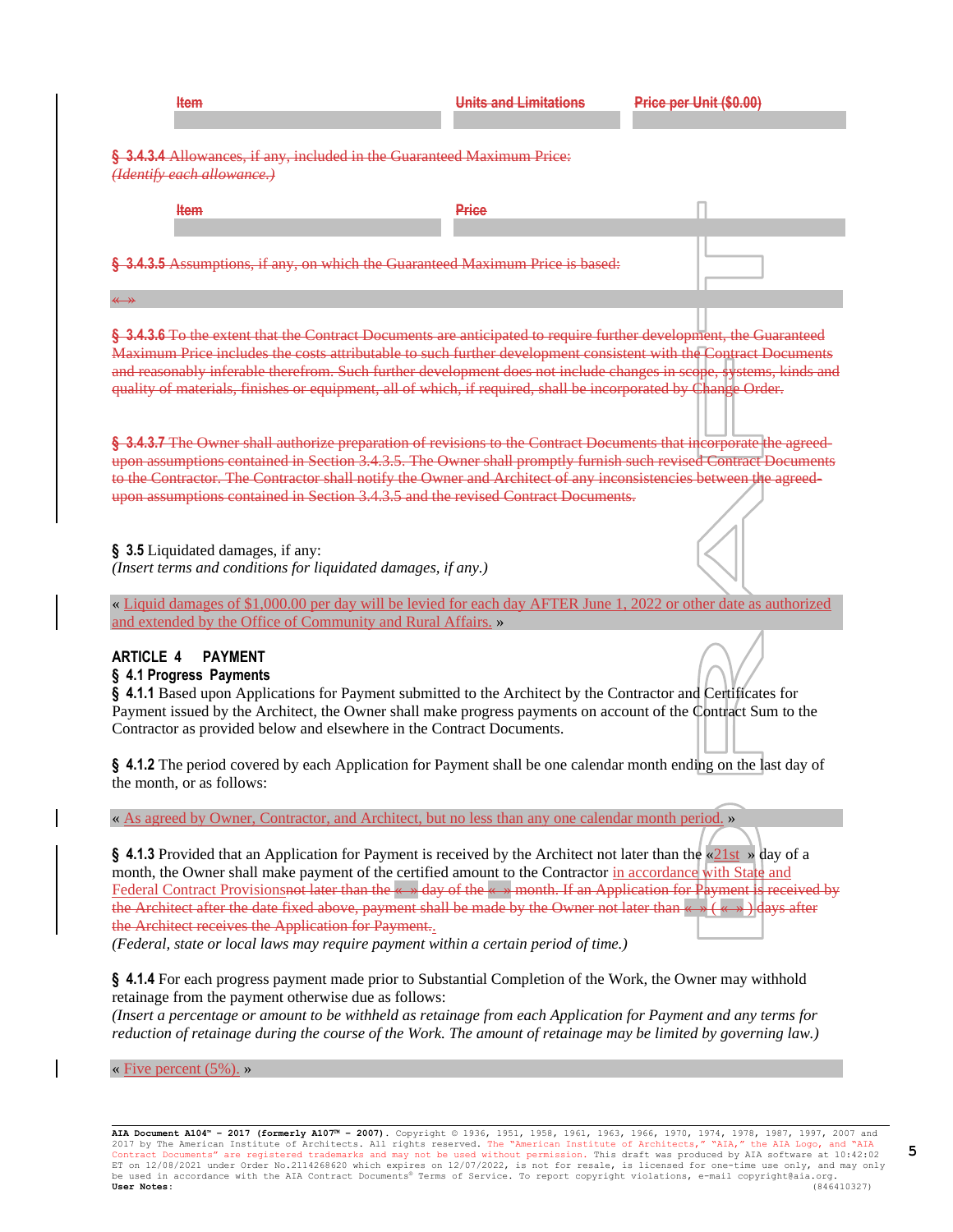**§ 4.1.5** Payments due and unpaid under the Contract shall bear interest from the date payment is due at the rate stated below, or in the absence thereof, at the legal rate prevailing from time to time at the place where the Project is located.

*(Insert rate of interest agreed upon, if any.)*

 $\langle \cdot \rangle \rightarrow \frac{9}{6} \langle \cdot \rangle \rightarrow$ 

#### **§ 4.2 Final Payment**

**§ 4.2.1** Final payment, constituting the entire unpaid balance of the Contract Sum, shall be made by the Owner to the Contractor when

- **.1** the Contractor has fully performed the Contract except for the Contractor's responsibility to correct Work as provided in Section 18.2, and to satisfy other requirements, if any, which extend beyond final payment;
- **.2** the Contractor has submitted a final accounting for the Cost of the Work, where payment is on the basis of the Cost of the Work with or without a Guaranteed Maximum Price; and
- **.3** a final Certificate for Payment has been issued by the Architect in accordance with Section 15.7.1.

**§ 4.2.2** The Owner's final payment to the Contractor shall be made no later than 30 days after the issuance of the Architect's final Certificate for Payment, or as follows:

« After the acceptance of the completed work by the OCRA. »

# **ARTICLE 5 DISPUTE RESOLUTION**

#### **§ 5.1 Binding Dispute Resolution**

For any claim subject to, but not resolved by, mediation pursuant to Section 21.5, the method of binding dispute resolution shall be as follows:

*(Check the appropriate box.)*

[ **« X »** ]Arbitration pursuant to Section 21.6 of this Agreement

- [ **« »** ] Litigation in a court of competent jurisdiction
- [ **« »** ] Other *(Specify)*

« »

If the Owner and Contractor do not select a method of binding dispute resolution, or do not subsequently agree in writing to a binding dispute resolution method other than litigation, claims will be resolved in a court of competent jurisdiction.

#### **ARTICLE 6 ENUMERATION OF CONTRACT DOCUMENTS**

**§ 6.1** The Contract Documents are defined in Article 7 and, except for Modifications issued after execution of this Agreement, are enumerated in the sections below.

§ **6.1.1** The Agreement is this executed AIA Document A104<sup>™</sup>–2017, Standard Abbreviated Form of Agreement Between Owner and Contractor.

**§ 6.1.2** AIA Document E203™–2013, Building Information Modeling and Digital Data Exhibit, dated as indicated below:

*(Insert the date of the E203–2013 incorporated into this Agreement.)*

« »

**§ 6.1.3** The Supplementary and other Conditions of the Contract: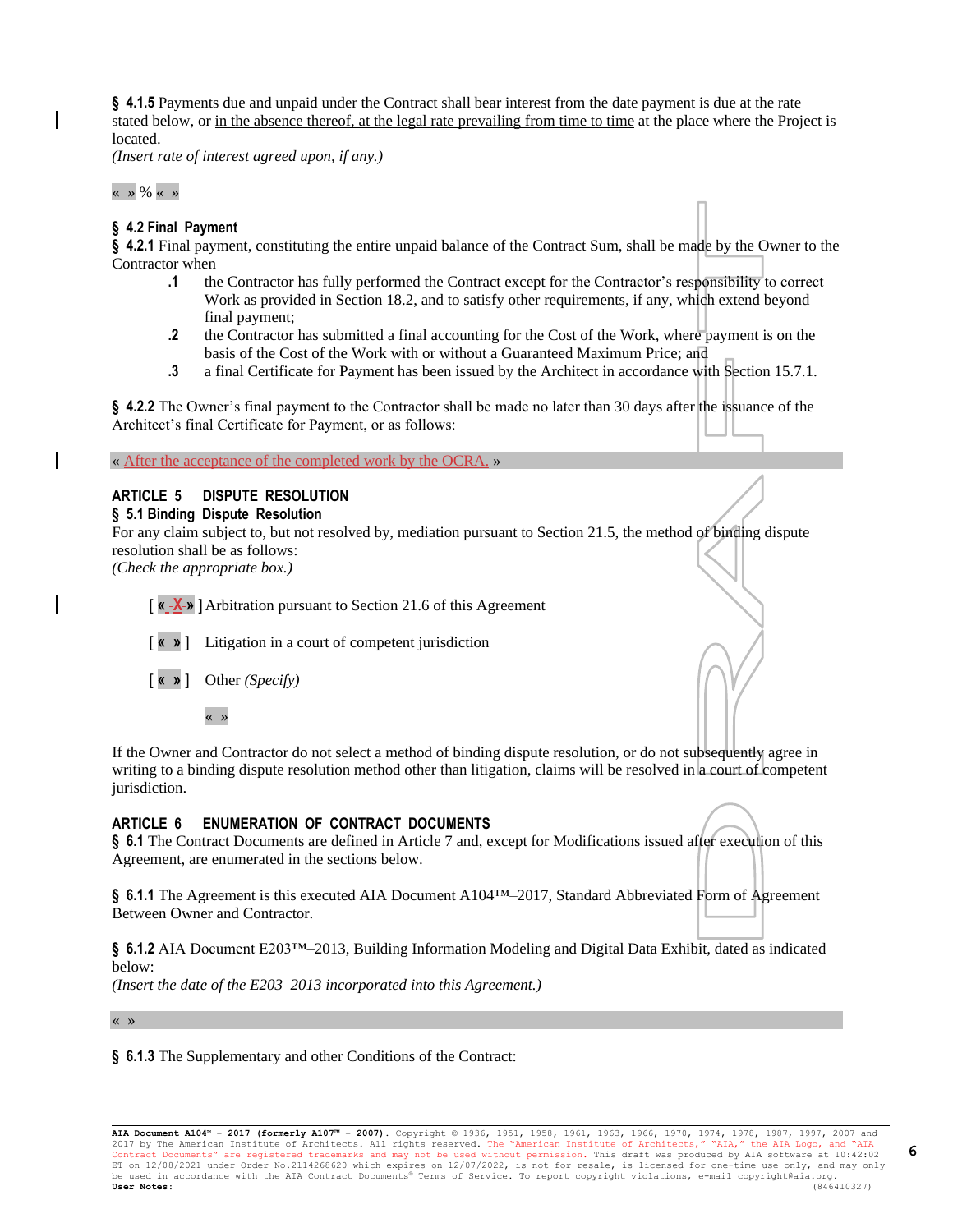| <b>Document</b><br><b>Project Specifications</b><br><b>RE-BID Stellar MSRP</b><br><b>City of Greenfield</b><br>Downtown Façade<br>Renovation                                                                                                                                    | <b>Title</b><br><b>FEDERAL</b><br><b>CONTRACT</b><br>PROVISIONS,<br><b>GENERAL</b><br><b>CONDITIONS, AND</b><br><b>SUPPLEMENTARY</b><br><b>CONDITIONS</b> | <b>Date</b><br><b>August 27, 2021</b>                                                                                                 | Pages<br>Section 00 7000 Federal<br><b>Contract Provisions</b><br>Section 00 7213<br><b>General Conditions</b><br>Section 00 7313<br>Supplementary<br>Conditions |  |  |  |  |
|---------------------------------------------------------------------------------------------------------------------------------------------------------------------------------------------------------------------------------------------------------------------------------|-----------------------------------------------------------------------------------------------------------------------------------------------------------|---------------------------------------------------------------------------------------------------------------------------------------|------------------------------------------------------------------------------------------------------------------------------------------------------------------|--|--|--|--|
| § 6.1.4 The Specifications:<br>(Either list the Specifications here or refer to an exhibit attached to this Agreement.)<br>«See attached Exhibit "A" by reference: RE-BID CITY OF GREENFIELD STELLAR MSRP DOWNTOWN<br>FACADE RENOVATION DATED AUGUST 27, 2021, PROJECT #21001 » |                                                                                                                                                           |                                                                                                                                       |                                                                                                                                                                  |  |  |  |  |
| <b>Section</b>                                                                                                                                                                                                                                                                  | <b>Title</b>                                                                                                                                              | <b>Date</b>                                                                                                                           | <b>Pages</b>                                                                                                                                                     |  |  |  |  |
| § 6.1.5 The Drawings:<br>(Either list the Drawings here or refer to an exhibit attached to this Agreement.)<br>«See attached Exhibit "B" by reference: DIVISION #4 RE-BID PACKAGE GREENFIELD STELLAR MSRP                                                                       |                                                                                                                                                           |                                                                                                                                       |                                                                                                                                                                  |  |  |  |  |
| DOWNTOWN FAÇADE RENOVATION DATED AUGUST 27, 2021 PROJECT # 21001 and listed »below: »<br><b>Number</b>                                                                                                                                                                          | <b>Title</b>                                                                                                                                              |                                                                                                                                       | Date                                                                                                                                                             |  |  |  |  |
| $-G000-4$<br>04-AG001<br>04-A501<br>04-ALT01                                                                                                                                                                                                                                    | <b>Cover Sheet</b><br><b>Elevations</b><br>Sheet 1                                                                                                        | Building 04 23 N East<br><b>Street Cover Sheet</b><br>Building 04 23 N East<br><b>Street Proposed</b><br><b>Building 04 Alternate</b> | <b>August 27, 2021</b><br><b>August 27, 2021</b><br><b>August 27, 2021</b><br><b>August 27, 2021</b>                                                             |  |  |  |  |
| § 6.1.6 The Addenda, if any:                                                                                                                                                                                                                                                    |                                                                                                                                                           |                                                                                                                                       |                                                                                                                                                                  |  |  |  |  |
| <b>Number</b><br><u>-RE-BID ADDENDUM-01</u><br><b>RE-BID ADDENDUM -02</b>                                                                                                                                                                                                       | <b>Date</b>                                                                                                                                               | <b>SEPTEMBER 21, 2021</b><br><b>SEPTEMBER 23, 2021</b>                                                                                | Pages<br>129, including attachments                                                                                                                              |  |  |  |  |
| Portions of Addenda relating to bidding or proposal requirements are not part of the Contract Documents unless the<br>bidding or proposal requirements are enumerated in this Article 6.                                                                                        |                                                                                                                                                           |                                                                                                                                       |                                                                                                                                                                  |  |  |  |  |
| § 6.1.7 Additional documents, if any, forming part of the Contract Documents:<br>Other Exhibits:<br>.1<br>(Check all boxes that apply.)<br>[ «  » ]<br>Exhibit A, Determination of the Cost of the Work.                                                                        |                                                                                                                                                           |                                                                                                                                       |                                                                                                                                                                  |  |  |  |  |

[ **« »** ] AIA Document E204™–2017, Sustainable Projects Exhibit, dated as indicated below: *(Insert the date of the E204-2017 incorporated into this Agreement.)*



« »

AIA Document A104" - 2017 (formerly A107" - 2007). Copyright © 1936, 1951, 1958, 1961, 1963, 1966, 1970, 1974, 1978, 1987, 1997, 2007 and<br>2017 by The American Institute of Architects. All rights reserved. The "American Ins

**7**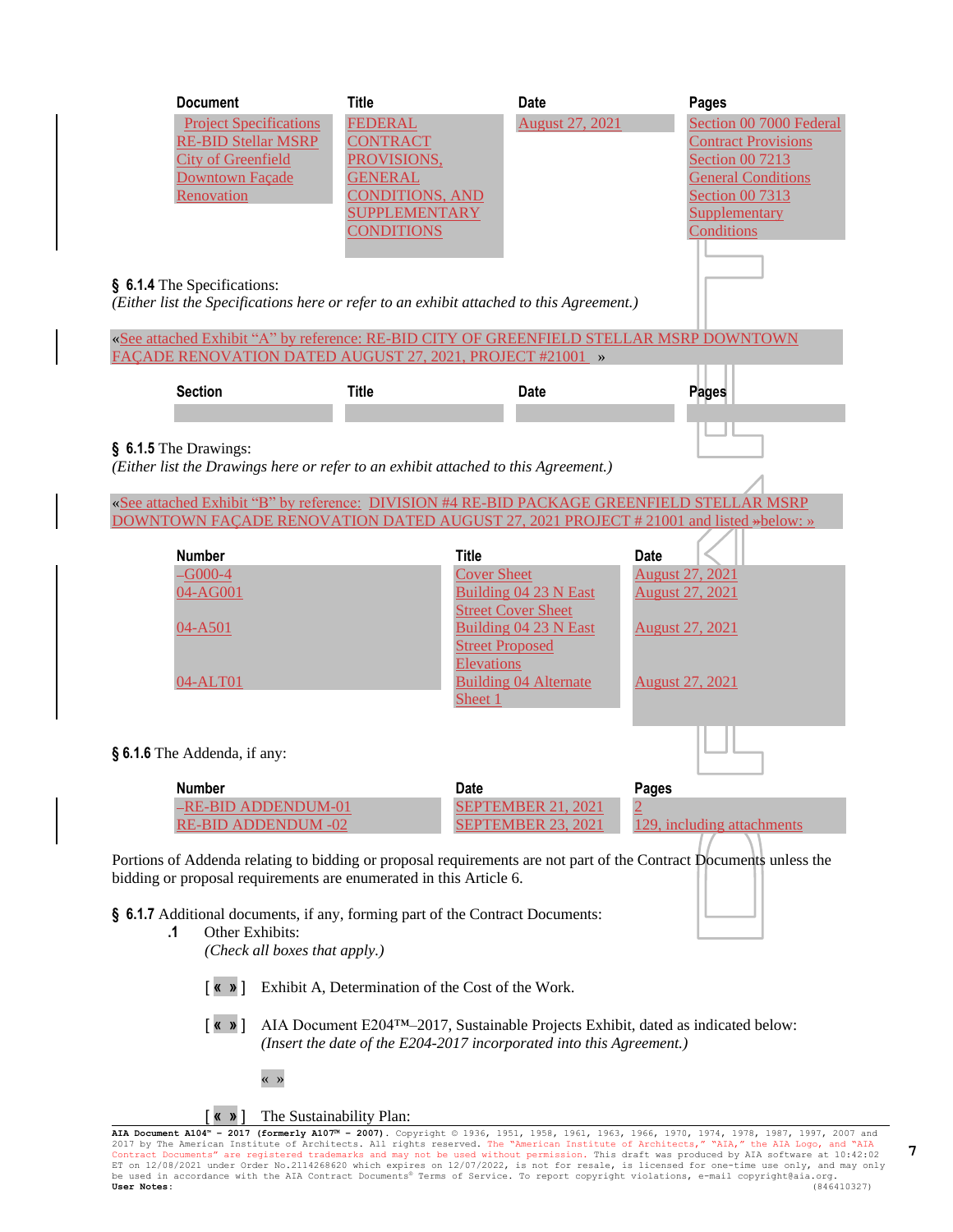| Title<br><b>NA</b>                                                                                | <b>Date</b> | Pages |       |
|---------------------------------------------------------------------------------------------------|-------------|-------|-------|
| $\lceil \kappa \rangle$<br>Supplementary and other Conditions of the Contract:<br><b>Document</b> | Title       | Date  | Pages |
| <b>NA</b>                                                                                         |             |       |       |
|                                                                                                   |             |       |       |

**.2** Other documents, if any, listed below: *(List here any additional documents that are intended to form part of the Contract Documents.)*

« FEDERAL AND STATE THRID PARTY CONTRACT PROVISIONS, CDBG-ASSISTED NO-CONSTRUCTION CONTRACTS and attached as Exhibit "C".

Project Bid Provided by Bovard Studio, Inc. dated September 22, 2021 »

### **ARTICLE 7 GENERAL PROVISIONS**

#### **§ 7.1 The Contract Documents**

The Contract Documents are enumerated in Article 6 and consist of this Agreement (including, if applicable, Supplementary and other Conditions of the Contract), Drawings, Specifications, Addenda issued prior to the execution of this Agreement, other documents listed in this Agreement, and Modifications issued after execution of this Agreement. A Modification is (1) a written amendment to the Contract signed by both parties, (2) a Change Order, (3) a Construction Change Directive, or (4) a written order for a minor change in the Work issued by the Architect. The intent of the Contract Documents is to include all items necessary for the proper execution and completion of the Work by the Contractor. The Contract Documents are complementary, and what is required by one shall be as binding as if required by all; performance by the Contractor shall be required to the extent consistent with the Contract Documents and reasonably inferable from them as being necessary to produce the indicated results.

# **§ 7.2 The Contract**

The Contract Documents form the Contract for Construction. The Contract represents the entire and integrated agreement between the parties hereto and supersedes prior negotiations, representations, or agreements, either written or oral. The Contract may be amended or modified only by a Modification. The Contract Documents shall not be construed to create a contractual relationship of any kind between any persons or entities other than the Owner and the Contractor.

# **§ 7.3 The Work**

The term "Work" means the construction and services required by the Contract Documents, whether completed or partially completed, and includes all other labor, materials, equipment, and services provided or to be provided by the Contractor to fulfill the Contractor's obligations. The Work may constitute the whole or a part of the Project.

#### **§ 7.4 Instruments of Service**

Instruments of Service are representations, in any medium of expression now known or later developed, of the tangible and intangible creative work performed by the Architect and the Architect's consultants under their respective professional services agreements. Instruments of Service may include, without limitation, studies, surveys, models, sketches, drawings, specifications, and other similar materials.

### **§ 7.5 Ownership and use of Drawings, Specifications and Other Instruments of Service**

**§ 7.5.1** The Architect and the Architect's consultants shall be deemed the authors and owners of their respective Instruments of Service, including the Drawings and Specifications, and will retain all common law, statutory and other reserved rights in their Instruments of Service, including copyrights. The Contractor, Subcontractors, Subsubcontractors, and suppliers shall not own or claim a copyright in the Instruments of Service. Submittal or distribution to meet official regulatory requirements or for other purposes in connection with the Project is not to be construed as publication in derogation of the Architect's or Architect's consultants' reserved rights.

**AIA Document A104™ – 2017 (formerly A107™ – 2007).** Copyright © 1936, 1951, 1958, 1961, 1963, 1966, 1970, 1974, 1978, 1987, 1997, 2007 and 2017 by The American Institute of Architects. All rights reserved. The "American Institute of Architects," "AIA," the AIA Logo, and "AIA<br>Contract Documents" are registered trademarks and may not be used without permission. Contract Documents" are registered trademarks and may not be used without permission. This draft was produced by AIA software at 10:42:02<br>ET on 12/08/2021 under Order No.2114268620 which expires on 12/07/2022, is not for r be used in accordance with the AIA Contract Documents® Terms of Service. To report copyright violations, e-mail copyright@aia.org.<br> **User Notes:** (846410327) **User Notes:** (846410327)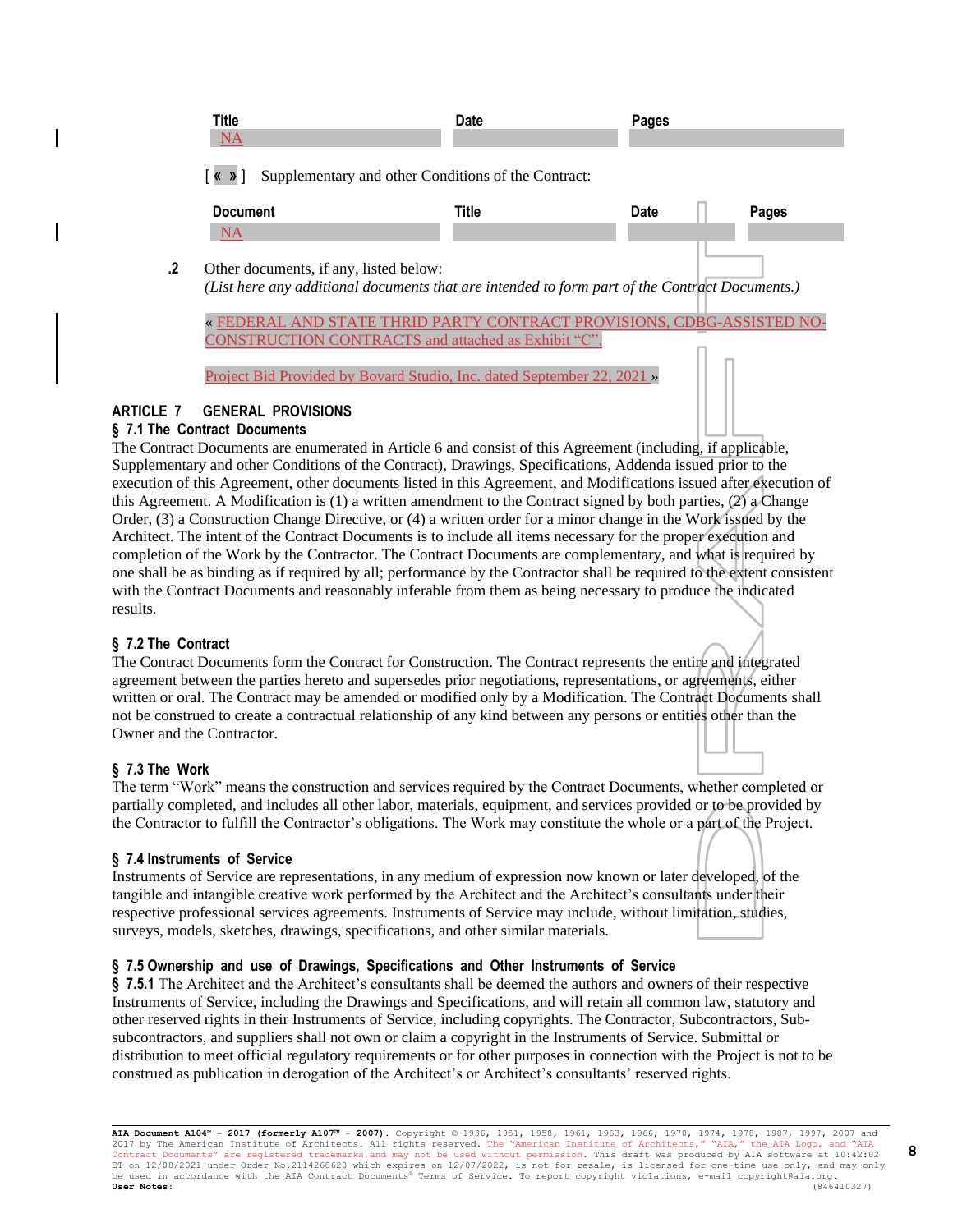**§ 7.5.2** The Contractor, Subcontractors, Sub-subcontractors and suppliers are authorized to use and reproduce the Instruments of Service provided to them, subject to the protocols established pursuant to Sections 7.6 and 7.7, solely and exclusively for execution of the Work. All copies made under this authorization shall bear the copyright notice, if any, shown on the Instruments of Service. The Contractor, Subcontractors, Sub-subcontractors, and suppliers may not use the Instruments of Service on other projects or for additions to this Project outside the scope of the Work without the specific written consent of the Owner, Architect and the Architect's consultants.

#### **§ 7.6 Digital Data Use and Transmission**

The parties shall agree upon protocols governing the transmission and use of Instruments of Service or any other information or documentation in digital form. The parties will use AIA Document E203™–2013, Building Information Modeling and Digital Data Exhibit, to establish the protocols for the development, use, transmission, and exchange of digital data.

#### **§ 7.7 Building Information Models Use and Reliance**

Any use of, or reliance on, all or a portion of a building information model without agreement to protocols governing the use of, and reliance on, the information contained in the model and without having those protocols set forth in AIA Document E203™–2013, Building Information Modeling and Digital Data Exhibit, and the requisite AIA Document G202™–2013, Project Building Information Modeling Protocol Form, shall be at the using or relying party's sole risk and without liability to the other party and its contractors or consultants, the authors of, or contributors to, the building information model, and each of their agents and employees.

#### **§ 7.8 Severability**

The invalidity of any provision of the Contract Documents shall not invalidate the Contract or its remaining provisions. If it is determined that any provision of the Contract Documents violates any law, or is otherwise invalid or unenforceable, then that provision shall be revised to the extent necessary to make that provision legal and enforceable. In such case the Contract Documents shall be construed, to the fullest extent permitted by law, to give effect to the parties' intentions and purposes in executing the Contract.

#### **§ 7.9 Notice**

**§ 7.9.1** Except as otherwise provided in Section 7.9.2, where the Contract Documents require one party to notify or give notice to the other party, such notice shall be provided in writing to the designated representative of the party to whom the notice is addressed and shall be deemed to have been duly served if delivered in person, by mail, by courier, or by electronic transmission in accordance with AIA Document E203™–2013, Building Information Modeling and Digital Data Exhibit, if completed, or as otherwise set forth below:

*(If other than in accordance with AIA Document E203–2013, insert requirements for delivering Notice in electronic format such as name, title and email address of the recipient and whether and how the system will be required to generate a read receipt for the transmission.)*

« »

**§ 7.9.2** Notice of Claims shall be provided in writing and shall be deemed to have been duly served only if delivered to the designated representative of the party to whom the notice is addressed by certified or registered mail, or by courier providing proof of delivery.

#### **§ 7.10 Relationship of the Parties**

Where the Contract is based on the Cost of the Work plus the Contractor's Fee, with or without a Guaranteed Maximum Price, the Contractor accepts the relationship of trust and confidence established by this Agreement and covenants with the Owner to cooperate with the Architect and exercise the Contractor's skill and judgment in furthering the interests of the Owner; to furnish efficient business administration and supervision; to furnish at all times an adequate supply of workers and materials; and to perform the Work in an expeditious and economical manner consistent with the Owner's interests. The Owner agrees to furnish and approve, in a timely manner, information required by the Contractor and to make payments to the Contractor in accordance with the requirements of the Contract Documents.

**AIA Document A104™ – 2017 (formerly A107™ – 2007).** Copyright © 1936, 1951, 1958, 1961, 1963, 1966, 1970, 1974, 1978, 1987, 1997, 2007 and 2017 by The American Institute of Architects. All rights reserved. The "American Institute of Architects," "AIA," the AIA Logo, and "AIA<br>Contract Documents" are registered trademarks and may not be used without permission. Contract Documents" are registered trademarks and may not be used without permission. This draft was produced by AIA software at 10:42:02<br>ET on 12/08/2021 under Order No.2114268620 which expires on 12/07/2022, is not for r be used in accordance with the AIA Contract Documents® Terms of Service. To report copyright violations, e-mail copyright@aia.org.<br> **User Notes:** (846410327) **User Notes:** (846410327)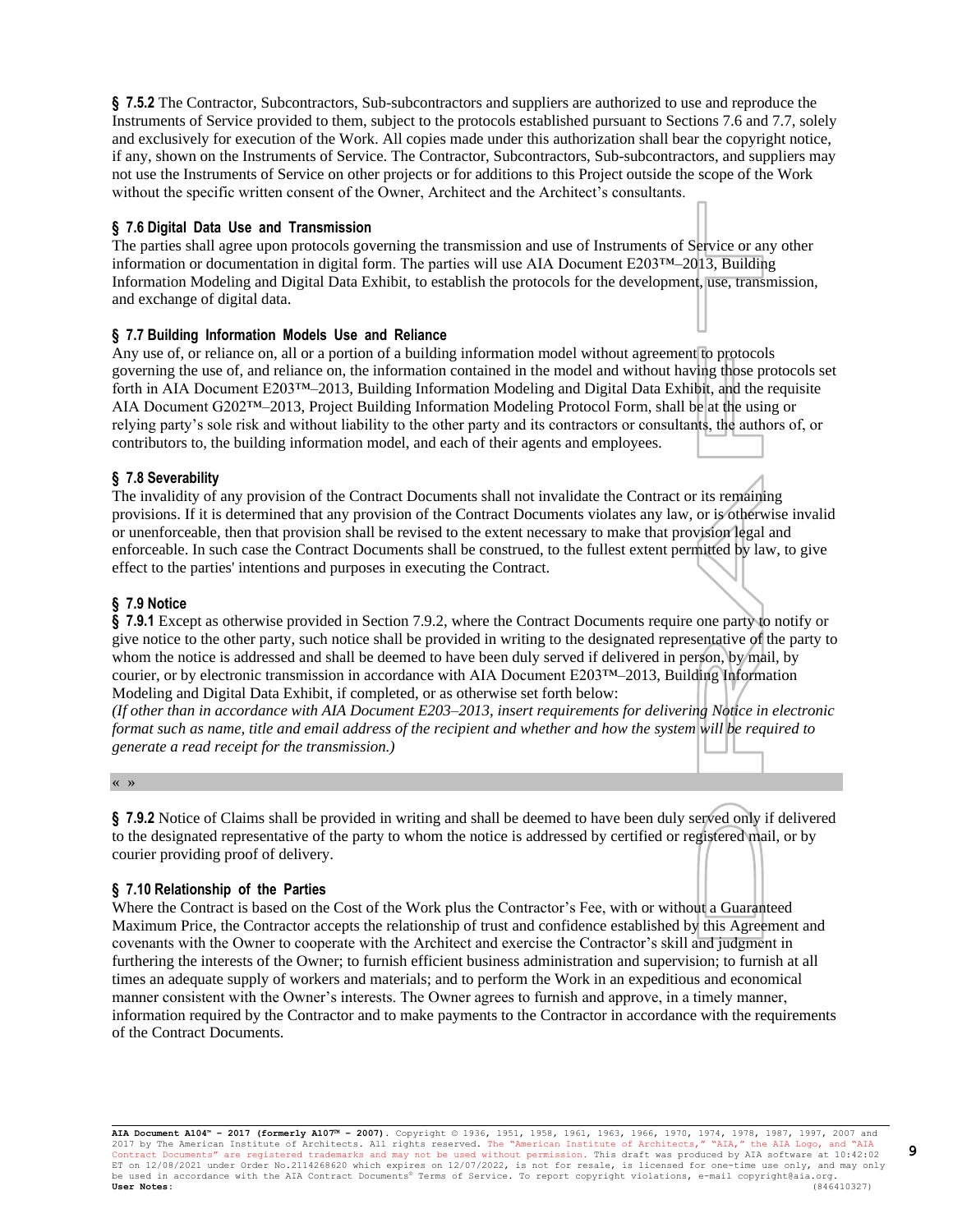# **ARTICLE 8 OWNER**

#### **§ 8.1 Information and Services Required of the Owner**

**§ 8.1.1** Prior to commencement of the Work, at the written request by the Contractor, the Owner shall furnish to the Contractor reasonable evidence that the Owner has made financial arrangements to fulfill the Owner's obligations under the Contract. The Contractor shall have no obligation to commence the Work until the Owner provides such evidence. If commencement of the Work is delayed under this Section 8.1.1, the Contract Time shall be extended appropriately.

**§ 8.1.2** The Owner shall furnish all necessary surveys and a legal description of the site.

**§ 8.1.3** The Contractor shall be entitled to rely on the accuracy of information furnished by the Owner but shall exercise proper precautions relating to the safe performance of the Work.

**§ 8.1.4** Except for permits and fees that are the responsibility of the Contractor under the Contract Documents, including those required under Section 9.6.1, the Owner shall secure and pay for other necessary approvals, easements, assessments, and charges required for the construction, use, or occupancy of permanent structures or for permanent changes in existing facilities.

### **§ 8.2 Owner's Right to Stop the Work**

If the Contractor fails to correct Work which is not in accordance with the requirements of the Contract Documents, or repeatedly fails to carry out the Work in accordance with the Contract Documents, the Owner may issue a written order to the Contractor to stop the Work, or any portion thereof, until the cause for such order is eliminated; however, the right of the Owner to stop the Work shall not give rise to a duty on the part of the Owner to exercise this right for the benefit of the Contractor or any other person or entity.

### **§ 8.3 Owner's Right to Carry Out the Work**

If the Contractor defaults or neglects to carry out the Work in accordance with the Contract Documents, and fails within a ten-day period after receipt of notice from the Owner to commence and continue correction of such default or neglect with diligence and promptness, the Owner may, without prejudice to any other remedies the Owner may have, correct such default or neglect. Such action by the Owner and amounts charged to the Contractor are both subject to prior approval of the Architect and the Architect may, pursuant to Section 15.4.3, withhold or nullify a Certificate for Payment in whole or in part, to the extent reasonably necessary to reimburse the Owner for the reasonable cost of correcting such deficiencies, including the Owner's expenses and compensation for the Architect's additional services made necessary by such default, neglect, or failure. If the Contractor disagrees with the actions of the Owner or the Architect, or the amounts claimed as costs to the Owner, the Contractor may file a Claim pursuant to Article 21.

#### **ARTICLE 9 CONTRACTOR**

#### **§ 9.1 Review of Contract Documents and Field Conditions by Contractor**

**§ 9.1.1** Execution of the Contract by the Contractor is a representation that the Contractor has visited the site, become generally familiar with local conditions under which the Work is to be performed and correlated personal observations with requirements of the Contract Documents.

**§ 9.1.2** Because the Contract Documents are complementary, the Contractor shall, before starting each portion of the Work, carefully study and compare the various Contract Documents relative to that portion of the Work, as well as the information furnished by the Owner pursuant to Section 8.1.2, shall take field measurements of any existing conditions related to that portion of the Work and shall observe any conditions at the site affecting it. These obligations are for the purpose of facilitating coordination and construction by the Contractor and are not for the purpose of discovering errors, omissions, or inconsistencies in the Contract Documents; however, the Contractor shall promptly report to the Architect any errors, inconsistencies, or omissions discovered by or made known to the Contractor as a request for information in such form as the Architect may require. It is recognized that the Contractor's review is made in the Contractor's capacity as a contractor and not as a licensed design professional unless otherwise specifically provided in the Contract Documents.

**§ 9.1.3** The Contractor is not required to ascertain that the Contract Documents are in accordance with applicable laws, statutes, ordinances, codes, rules and regulations, or lawful orders of public authorities, but the Contractor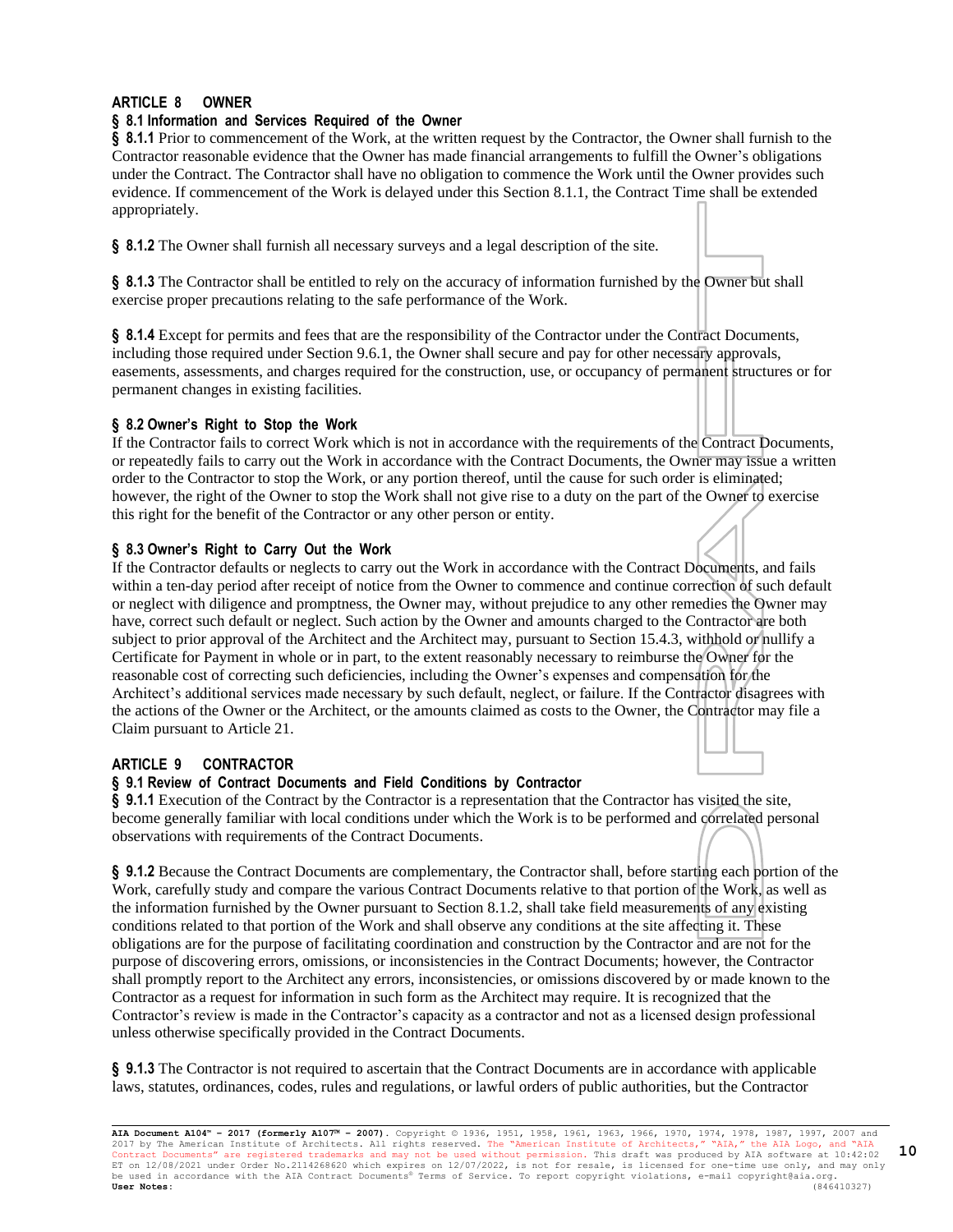shall promptly report to the Architect any nonconformity discovered by or made known to the Contractor as a request for information in such form as the Architect may require.

#### **§ 9.2 Supervision and Construction Procedures**

**§ 9.2.1** The Contractor shall supervise and direct the Work, using the Contractor's best skill and attention. The Contractor shall be solely responsible for and have control over construction means, methods, techniques, sequences, and procedures, and for coordinating all portions of the Work under the Contract, unless the Contract Documents give other specific instructions concerning these matters.

**§ 9.2.2** The Contractor shall be responsible to the Owner for acts and omissions of the Contractor's employees, Subcontractors and their agents and employees, and other persons or entities performing portions of the Work for or on behalf of the Contractor or any of its Subcontractors.

### **§ 9.3 Labor and Materials**

**§ 9.3.1** Unless otherwise provided in the Contract Documents, the Contractor shall provide and pay for labor, materials, equipment, tools, construction equipment and machinery, water, heat, utilities, transportation, and other facilities and services necessary for proper execution and completion of the Work whether temporary or permanent and whether or not incorporated or to be incorporated in the Work.

**§ 9.3.2** The Contractor shall enforce strict discipline and good order among the Contractor's employees and other persons carrying out the Work. The Contractor shall not permit employment of unfit persons or persons not skilled in tasks assigned to them.

**§ 9.3.3** The Contractor may make a substitution only with the consent of the Owner, after evaluation by the Architect and in accordance with a Modification.

# **§ 9.4 Warranty**

The Contractor warrants to the Owner and Architect that materials and equipment furnished under the Contract will be of good quality and new unless the Contract Documents require or permit otherwise. The Contractor further warrants that the Work will conform to the requirements of the Contract Documents and will be free from defects, except for those inherent in the quality of the Work the Contract Documents require or permit. Work, materials, or equipment not conforming to these requirements may be considered defective. The Contractor's warranty excludes remedy for damage or defect caused by abuse, alterations to the Work not executed by the Contractor, improper or insufficient maintenance, improper operation or normal wear and tear under normal usage. All other warranties required by the Contract Documents shall be issued in the name of the Owner, or shall be transferable to the Owner, and shall commence in accordance with Section 15.6.3.

#### **§ 9.5 Taxes**

The Contractor shall pay sales, consumer, use, and other similar taxes that are legally enacted when bids are received or negotiations concluded, whether or not yet effective or merely scheduled to go into effect.

#### **§ 9.6 Permits, Fees, Notices, and Compliance with Laws**

§ 9.6.1 Unless otherwise provided in the Contract Documents, the Contractor shall secure and the Owner shall pay for the building permit as well as other permits, fees, licenses, and inspections by government agencies necessary for proper execution and completion of the Work that are customarily secured after execution of the Contract and legally required at the time bids are received or negotiations concluded.

**§ 9.6.2** The Contractor shall comply with and give notices required by applicable laws, statutes, ordinances, codes, rules and regulations, and lawful orders of public authorities applicable to performance of the Work. If the Contractor performs Work knowing it to be contrary to applicable laws, statutes, ordinances, codes, rules and regulations, or lawful orders of public authorities, the Contractor shall assume appropriate responsibility for such Work and shall bear the costs attributable to correction.

#### **§ 9.7 Allowances**

The Contractor shall include in the Contract Sum all allowances stated in the Contract Documents. The Owner shall select materials and equipment under allowances with reasonable promptness. Allowance amounts shall include the costs to the Contractor of materials and equipment delivered at the site and all required taxes, less applicable trade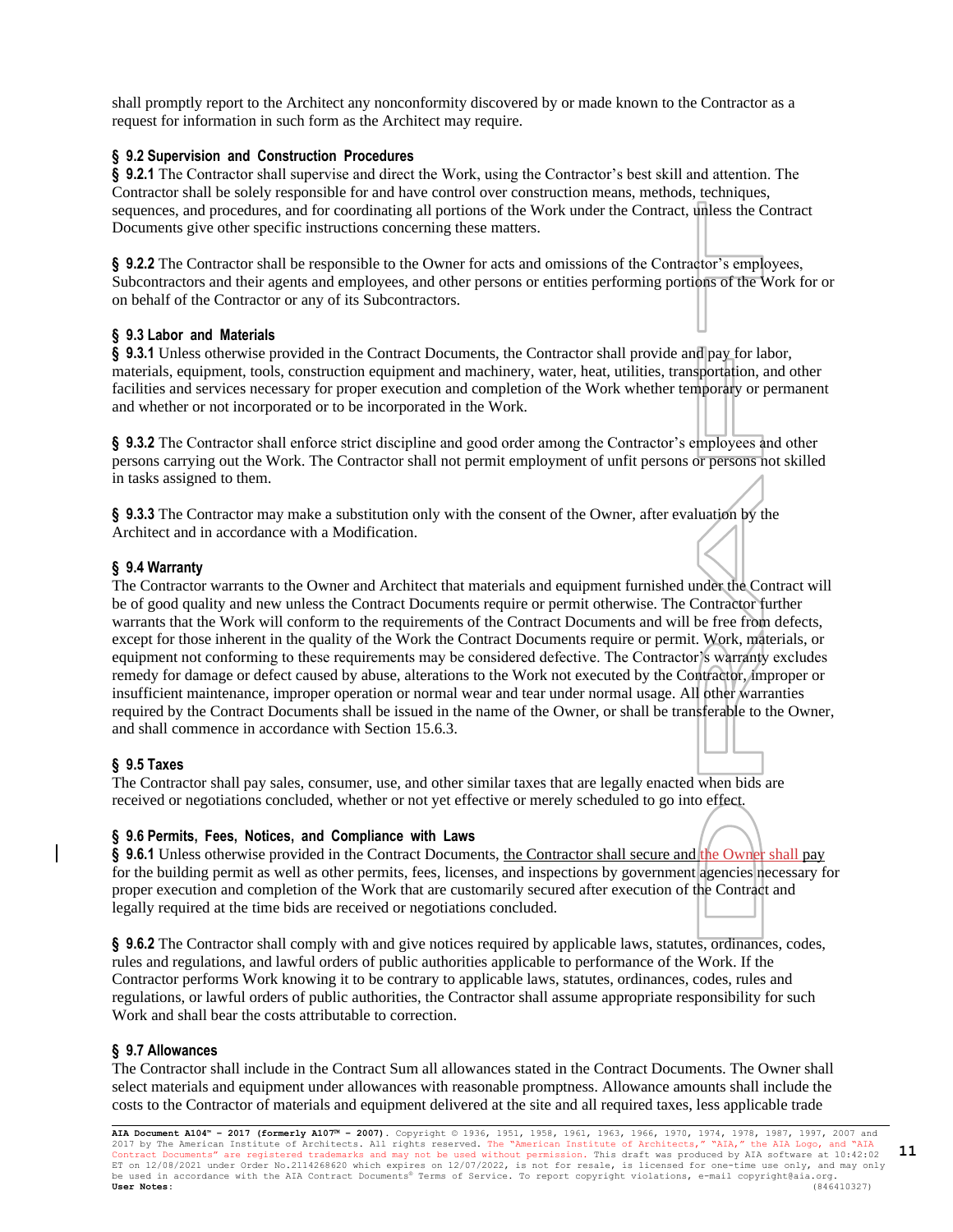discounts. Contractor's costs for unloading and handling at the site, labor, installation, overhead, profit, and other expenses contemplated for stated allowance amounts shall be included in the Contract Sum but not in the allowance.

#### **§ 9.8 Contractor's Construction Schedules**

**§ 9.8.1** The Contractor, promptly after being awarded the Contract, shall submit for the Owner's and Architect's information a Contractor's construction schedule for the Work. The schedule shall not exceed time limits current under the Contract Documents, shall be revised at appropriate intervals as required by the conditions of the Work and Project, shall be related to the entire Project to the extent required by the Contract Documents, and shall provide for expeditious and practicable execution of the Work.

**§ 9.8.2** The Contractor shall perform the Work in general accordance with the most recent schedule submitted to the Owner and Architect.

**§ 9.8.3** Continuing the Work – Contractor shall diligently and uninterruptedly carry on the Work and adhere to the progress schedule during all disputes or disagreements with Owner. No Work shall be delayed or postponed pending resolution of any disputes or disagreements, except as CONTRACTOR and OWNER may otherwise specifically agree in writing. Any work stoppage, delay, suspension or significant reduction in manpower, or removal of equipment from the site, determined by the CONSTRUCTION INSPECTOR, ARCHITECT, OR OWNER to have occurred by reason of any such unresolved dispute or disagreement shall constitute an event of default thereby subjecting CONTRACTOR to termination of the Contract.

#### **§ 9.9 Submittals**

**§ 9.9.1** The Contractor shall review for compliance with the Contract Documents and submit to the Architect Shop Drawings, Product Data, Samples, and similar submittals required by the Contract Documents in coordination with the Contractor's construction schedule and in such sequence as to allow the Architect reasonable time for review. By submitting Shop Drawings, Product Data, Samples, and similar submittals, the Contractor represents to the Owner and Architect that the Contractor has (1) reviewed and approved them; (2) determined and verified materials, field measurements, and field construction criteria related thereto, or will do so; and (3) checked and coordinated the information contained within such submittals with the requirements of the Work and of the Contract Documents. The Work shall be in accordance with approved submittals.

**§ 9.9.2** Shop Drawings, Product Data, Samples and similar submittals are not Contract Documents.

**§ 9.9.3** The Contractor shall not be required to provide professional services that constitute the practice of architecture or engineering unless such services are specifically required by the Contract Documents or unless the Contractor needs to provide such services in order to carry out the Contractor's own responsibilities. If professional design services or certifications by a design professional are specifically required, the Owner and the Architect will specify the performance and design criteria that such services must satisfy. The Contractor shall cause such services or certifications to be provided by an appropriately licensed design professional. If no criteria are specified, the design shall comply with applicable codes and ordinances. Each Party shall be entitled to rely upon the information provided by the other Party. The Architect will review and approve or take other appropriate action on submittals for the limited purpose of checking for conformance with information provided and the design concept expressed in the Contract Documents. The Architect's review of Shop Drawings, Product Data, Samples, and similar submittals shall be for the limited purpose of checking for conformance with information given and the design concept expressed in the Contract Documents. In performing such review, the Architect will approve, or take other appropriate action upon, the Contractor's Shop Drawings, Product Data, Samples, and similar submittals.

#### **§ 9.10 Use of Site**

The Contractor shall confine operations at the site to areas permitted by applicable laws, statutes, ordinances, codes, rules and regulations, lawful orders of public authorities, and the Contract Documents and shall not unreasonably encumber the site with materials or equipment.

#### **§ 9.11 Cutting and Patching**

The Contractor shall be responsible for cutting, fitting, or patching required to complete the Work or to make its parts fit together properly.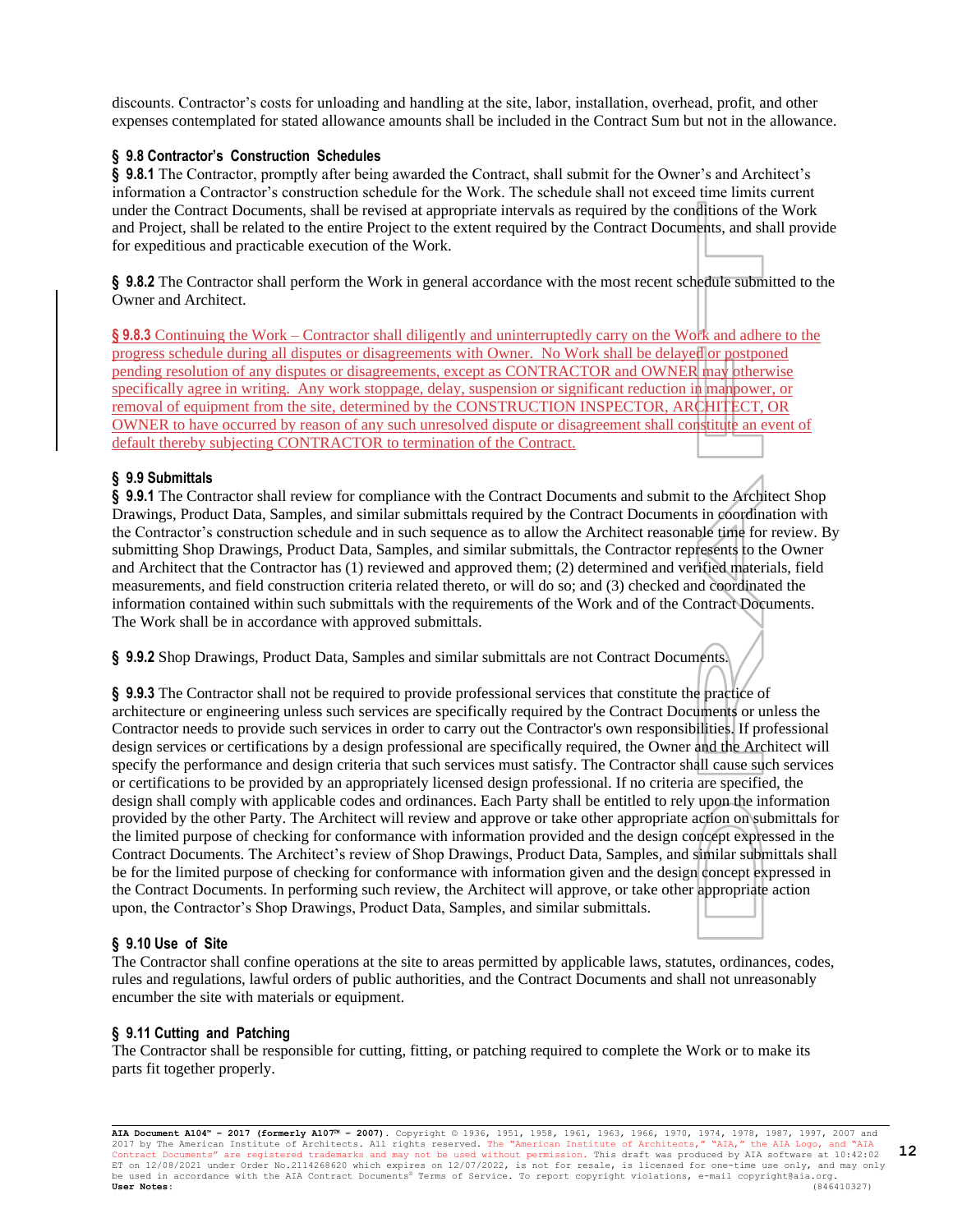# **§ 9.12 Cleaning Up**

The Contractor shall keep the premises and surrounding area free from accumulation of waste materials and rubbish caused by operations under the Contract. At completion of the Work, the Contractor shall remove waste materials, rubbish, the Contractor's tools, construction equipment, machinery, and surplus material from and about the Project.

# **§ 9.13 Access to Work**

The Contractor shall provide the Owner and Architect with access to the Work in preparation and progress wherever located.

# **§ 9.14 Royalties, Patents and Copyrights**

The Contractor shall pay all royalties and license fees. The Contractor shall defend suits or claims for infringement of copyrights and patent rights and shall hold the Owner and Architect harmless from loss on account thereof, but shall not be responsible for defense or loss when a particular design, process, or product of a particular manufacturer or manufacturers is required by the Contract Documents or where the copyright violations are contained in Drawings, Specifications or other documents prepared by the Owner or Architect. However, if an infringement of a copyright or patent is discovered by, or made known to, the Contractor, the Contractor shall be responsible for the loss unless the information is promptly furnished to the Architect.

# **§ 9.15 Indemnification**

**§ 9.15.1** To the fullest extent permitted by law, the Contractor shall indemnify and hold harmless the Owner, Architect, Architect's consultants, and agents and employees of any of them from and against claims, damages, losses and expenses, including but not limited to attorneys' fees, arising out of or resulting from performance of the Work, provided that such claim, damage, loss, or expense is attributable to bodily injury, sickness, disease or death, or to injury to or destruction of tangible property (other than the Work itself), but only to the extent caused by the negligent acts or omissions of the Contractor, a Subcontractor, anyone directly or indirectly employed by them, or anyone for whose acts they may be liable, regardless of whether or not such claim, damage, loss, or expense is caused in part by a party indemnified hereunder. Such obligation shall not be construed to negate, abridge, or reduce other rights or obligations of indemnity which would otherwise exist as to a party or person described in this Section 9.15.1.

**§ 9.15.2** In claims against any person or entity indemnified under this Section 9.15 by an employee of the Contractor, a Subcontractor, anyone directly or indirectly employed by them, or anyone for whose acts they may be liable, the indemnification obligation under Section 9.15.1 shall not be limited by a limitation on amount or type of damages, compensation or benefits payable by or for the Contractor or Subcontractor under workers'/compensation acts, disability benefit acts or other employee benefit acts.

# **ARTICLE 10 ARCHITECT**

**§ 10.1** The Architect will provide administration of the Contract as described in the Contract Documents and will be an Owner's representative during construction, until the date the Architect issues the final Certificate for Payment. The Architect will have authority to act on behalf of the Owner only to the extent provided in the Contract Documents, unless otherwise modified in writing in accordance with other provisions of the Contract.

**§ 10.2** Duties, responsibilities, and limitations of authority of the Architect as set forth in the Contract Documents shall not be restricted, modified, or extended without written consent of the Owner, Contractor, and Architect. Consent shall not be unreasonably withheld.

**§ 10.3** The Architect will visit the site at intervals appropriate to the stage of the construction to become generally familiar with the progress and quality of the portion of the Work completed, and to determine in general, if the Work observed is being performed in a manner indicating that the Work, when fully completed, will be in accordance with the Contract Documents. However, the Architect will not be required to make exhaustive or continuous on-site inspections to check the quality or quantity of the Work. The Architect will not have control over, charge of, or responsibility for the construction means, methods, techniques, sequences, or procedures, or for safety precautions and programs in connection with the Work, since these are solely the Contractor's rights and responsibilities under the Contract Documents.

**§ 10.4** On the basis of the site visits, the Architect will keep the Owner reasonably informed about the progress and quality of the portion of the Work completed, and promptly report to the Owner (1) known deviations from the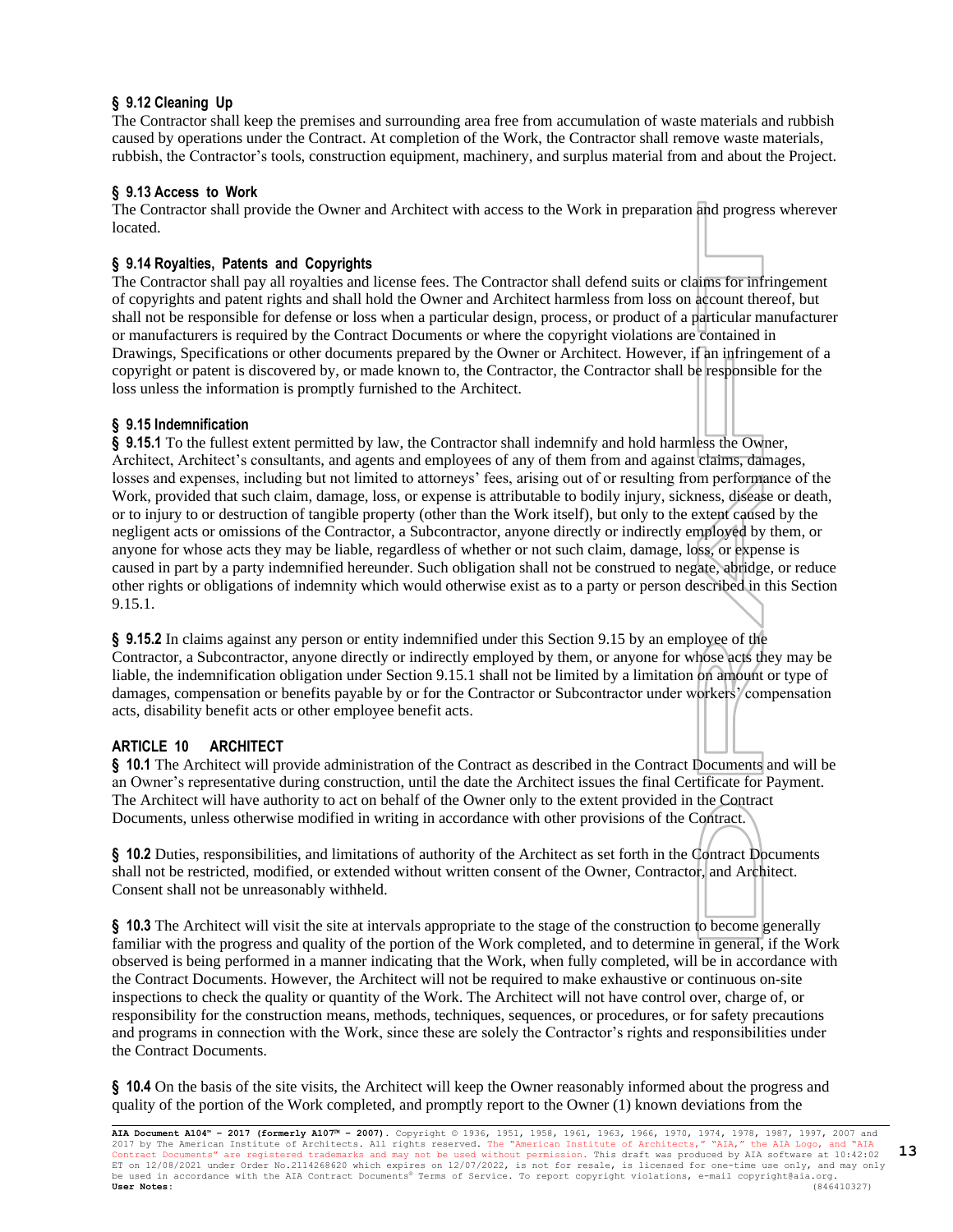Contract Documents, (2) known deviations from the most recent construction schedule submitted by the Contractor, and (3) defects and deficiencies observed in the Work. The Architect will not be responsible for the Contractor's failure to perform the Work in accordance with the requirements of the Contract Documents. The Architect will not have control over or charge of and will not be responsible for acts or omissions of the Contractor, Subcontractors, or their agents or employees, or any other persons or entities performing portions of the Work.

**§ 10.5** Based on the Architect's evaluations of the Work and of the Contractor's Applications for Payment, the Architect will review and certify the amounts due the Contractor and will issue Certificates for Payment in such amounts.

**§ 10.6** The Architect has authority to reject Work that does not conform to the Contract Documents and to require inspection or testing of the Work.

**§ 10.7** The Architect will review and approve or take other appropriate action upon, the Contractor's submittals such as Shop Drawings, Product Data, and Samples, but only for the limited purpose of checking for conformance with information given and the design concept expressed in the Contract Documents.

**§ 10.8** The Architect will interpret and decide matters concerning performance under, and requirements of, the Contract Documents on written request of either the Owner or Contractor. The Architect will make initial decisions on all claims, disputes, and other matters in question between the Owner and Contractor but will not be liable for results of any interpretations or decisions rendered in good faith.

**§ 10.9** The Architect's decisions on matters relating to aesthetic effect will be final if consistent with the intent expressed in the Contract Documents.

#### **ARTICLE 11 SUBCONTRACTORS**

**§ 11.1** A Subcontractor is a person or entity who has a direct contract with the Contractor to perform a portion of the Work at the site.

**§ 11.2** Unless otherwise stated in the Contract Documents, the Contractor, as soon as practicable after award of the Contract, shall notify the Owner and Architect of the Subcontractors or suppliers proposed for each of the principal portions of the Work. The Contractor shall not contract with any Subcontractor or supplier to whom the Owner or Architect has made reasonable written objection within ten days after receipt of the Contractor's list of Subcontractors and suppliers. If the proposed but rejected Subcontractor was reasonably capable of performing the Work, the Contract Sum and Contract Time shall be increased or decreased by the difference, if any, occasioned by such change, and an appropriate Change Order shall be issued before commencement of the substitute Subcontractor's Work. The Contractor shall not be required to contract with anyone to whom the Contractor has made reasonable objection.

**§ 11.3** Contracts between the Contractor and Subcontractors shall (1) require each Subcontractor, to the extent of the Work to be performed by the Subcontractor, to be bound to the Contractor by the terms of the Contract Documents, and to assume toward the Contractor all the obligations and responsibilities, including the responsibility for safety of the Subcontractor's Work, which the Contractor, by the Contract Documents, assumes toward the Owner and Architect, and (2) allow the Subcontractor the benefit of all rights, remedies and redress against the Contractor that the Contractor, by these Contract Documents, has against the Owner.

# **ARTICLE 12 CONSTRUCTION BY OWNER OR BY SEPARATE CONTRACTORS**

**§ 12.1** The term "Separate Contractor(s)" shall mean other contractors retained by the Owner under separate agreements. The Owner reserves the right to perform construction or operations related to the Project with the Owner's own forces, and with Separate Contractors retained under Conditions of the Contract substantially similar to those of this Contract, including those provisions of the Conditions of the Contract related to insurance and waiver of subrogation.

**§ 12.2** The Contractor shall afford the Owner and Separate Contractors reasonable opportunity for introduction and storage of their materials and equipment and performance of their activities, and shall connect and coordinate the Contractor's activities with theirs as required by the Contract Documents.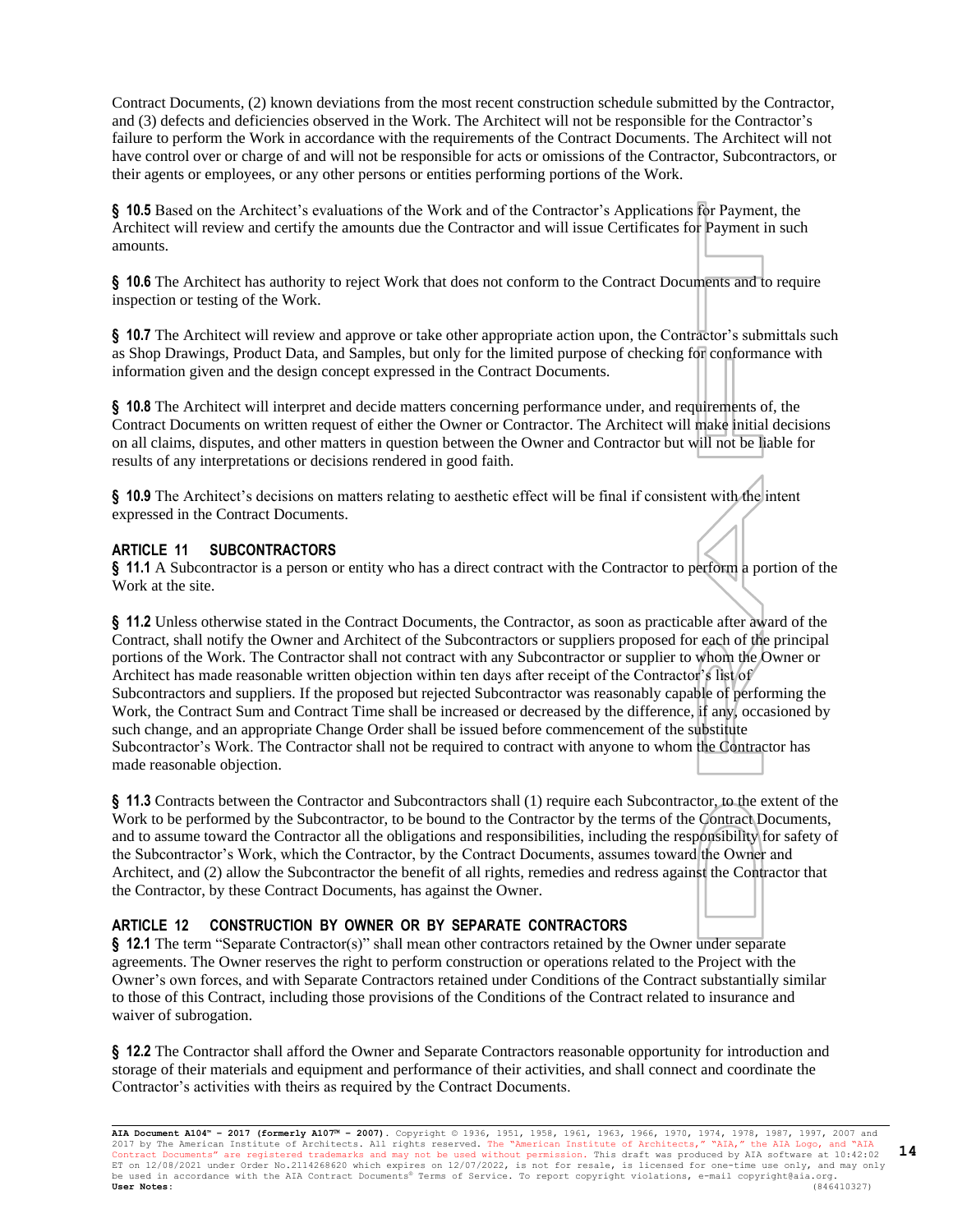**§ 12.3** The Owner shall be reimbursed by the Contractor for costs incurred by the Owner which are payable to a Separate Contractor because of delays, improperly timed activities, or defective construction of the Contractor. The Owner shall be responsible to the Contractor for costs incurred by the Contractor because of delays, improperly timed activities, damage to the Work, or defective construction of a Separate Contractor.

### **ARTICLE 13 CHANGES IN THE WORK**

**§ 13.1** By appropriate Modification, changes in the Work may be accomplished after execution of the Contract. The Owner, without invalidating the Contract, may order changes in the Work within the general scope of the Contract consisting of additions, deletions, or other revisions, with the Contract Sum and Contract Time being adjusted accordingly. Such changes in the Work shall be authorized by written Change Order signed by the Owner, Contractor, and Architect, or by written Construction Change Directive signed by the Owner and Architect. Upon issuance of the Change Order or Construction Change Directive, the Contractor shall proceed promptly with such changes in the Work, unless otherwise provided in the Change Order or Construction Change Directive.

**§ 13.2** Adjustments in the Contract Sum and Contract Time resulting from a change in the Work shall be determined by mutual agreement of the parties or, in the case of a Construction Change Directive signed only by the Owner and Architect, by the Contractor's cost of labor, material, equipment, and reasonable overhead and profit, unless the parties agree on another method for determining the cost or credit. Pending final determination of the total cost of a Construction Change Directive, the Contractor may request payment for Work completed pursuant to the Construction Change Directive. The Architect will make an interim determination of the amount of payment due for purposes of certifying the Contractor's monthly Application for Payment. When the Owner and Contractor agree on adjustments to the Contract Sum and Contract Time arising from a Construction Change Directive, the Architect will prepare a Change Order.

**§ 13.3** The Architect will have authority to order minor changes in the Work not involving adjustment in the Contract Sum or extension of the Contract Time and not inconsistent with the intent of the Contract Documents. Such changes shall be effected by written order and shall be binding on the Owner and Contractor. The Contractor shall carry out such written orders promptly. If the Contractor believes that the proposed minor change in the Work will affect the Contract Sum or Contract Time, the Contractor shall notify the Architect and shall not proceed to implement the change in the Work.

**§ 13.4** If concealed or unknown physical conditions are encountered at the site that differ materially from those indicated in the Contract Documents or from those conditions ordinarily found to exist, the Contract Sum and Contract Time shall be equitably adjusted as mutually agreed between the Owner and Contractor; provided that the Contractor provides notice to the Owner and Architect promptly and before conditions are disturbed.

#### **ARTICLE 14 TIME**

**§ 14.1** Time limits stated in the Contract Documents are of the essence of the Contract. By executing this Agreement the Contractor confirms that the Contract Time is a reasonable period for performing the Work.

**§ 14.2** Unless otherwise provided, Contract Time is the period of time, including authorized adjustments, allotted in the Contract Documents for Substantial Completion of the Work.

**§ 14.3** The term "day" as used in the Contract Documents shall mean calendar day unless otherwise specifically defined.

**§ 14.4** The date of Substantial Completion is the date certified by the Architect in accordance with Section 15.6.3.

**§ 14.5** If the Contractor is delayed at any time in the commencement or progress of the Work by (1) changes ordered in the Work; (2) by labor disputes, fire, unusual delay in deliveries, abnormal adverse weather conditions not reasonably anticipatable, unavoidable casualties, or any causes beyond the Contractor's control; or (3) by other causes that the Contractor asserts, and the Architect determines, justify delay, then the Contract Time shall be extended for such reasonable time as the Architect may determine, subject to the provisions of Article 21.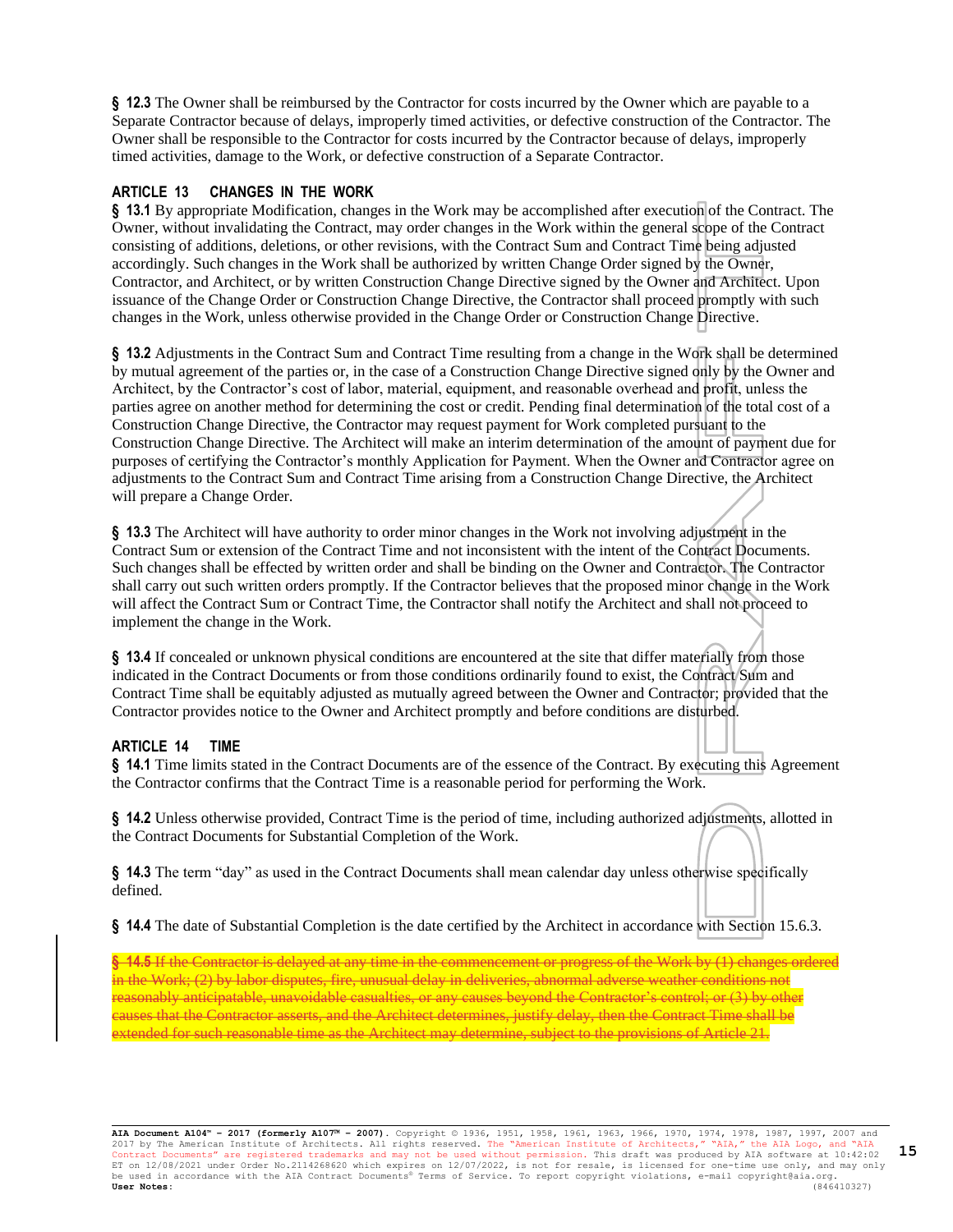# **ARTICLE 15 PAYMENTS AND COMPLETION**

# **§ 15.1 Schedule of Values**

**§ 15.1.1** Where the Contract is based on a Stipulated Sum or the Cost of the Work with a Guaranteed Maximum Price pursuant to Section 3.2 or 3.4, the Contractor shall submit a schedule of values to the Architect before the first Application for Payment, allocating the entire Stipulated Sum or Guaranteed Maximum Price to the various portions of the Work. The schedule of values shall be prepared in the form, and supported by the data to substantiate its accuracy required by the Architect. This schedule of values shall be used as a basis for reviewing the Contractor's Applications for Payment.

**§ 15.1.2** The allocation of the Stipulated Sum or Guaranteed Maximum Price under this Section 15.1 shall not constitute a separate stipulated sum or guaranteed maximum price for each individual line item in the schedule of values.

### **§ 15.2 Control Estimate**

**§ 15.2.1** Where the Contract Sum is the Cost of the Work, plus the Contractor's Fee without a Guaranteed Maximum Price pursuant to Section 3.3, the Contractor shall prepare and submit to the Owner a Control Estimate within 14 days of executing this Agreement. The Control Estimate shall include the estimated Cost of the Work plus the Contractor's Fee.

**§ 15.2.2** The Control Estimate shall include:

- **.1** the documents enumerated in Article 6, including all Modifications thereto;
- **.2** a list of the assumptions made by the Contractor in the preparation of the Control Estimate to supplement the information provided by the Owner and contained in the Contract Documents;
- **.3** a statement of the estimated Cost of the Work organized by trade categories or systems and the Contractor's Fee;
- **.4** a project schedule upon which the Control Estimate is based, indicating proposed Subcontractors, activity sequences and durations, milestone dates for receipt and approval of pertinent information, schedule of shop drawings and samples, procurement and delivery of materials or equipment the Owner's occupancy requirements, and the date of Substantial Completion; and
- **.5** a list of any contingency amounts included in the Control Estimate for further development of design and construction.

**§ 15.2.3** When the Control Estimate is acceptable to the Owner and Architect, the Owner shall acknowledge it in writing. The Owner's acceptance of the Control Estimate does not imply that the Control Estimate constitutes a Guaranteed Maximum Price.

**§ 15.2.4** The Contractor shall develop and implement a detailed system of cost control that will provide the Owner and Architect with timely information as to the anticipated total Cost of the Work. The cost control system shall compare the Control Estimate with the actual cost for activities in progress and estimates for uncompleted tasks and proposed changes. This information shall be reported to the Owner, in writing, no later than the Contractor's first Application for Payment and shall be revised and submitted with each Application for Payment.

**§ 15.2.5** The Owner shall authorize preparation of revisions to the Contract Documents that incorporate the agreedupon assumptions contained in the Control Estimate. The Owner shall promptly furnish such revised Contract Documents to the Contractor. The Contractor shall notify the Owner and Architect of any inconsistencies between the Control Estimate and the revised Contract Documents.

# **§ 15.3 Applications for Payment**

**§ 15.3.1** At least ten days before the date established for each progress payment, the Contractor shall submit to the Architect an itemized Application for Payment prepared in accordance with the schedule of values, if required under Section 15.1, for completed portions of the Work. The application shall be notarized, if required; be supported by all data substantiating the Contractor's right to payment that the Owner or Architect require; shall reflect retainage if provided for in the Contract Documents; and include any revised cost control information required by Section 15.2.4. Applications for Payment shall not include requests for payment for portions of the Work for which the Contractor does not intend to pay a Subcontractor or supplier, unless such Work has been performed by others whom the Contractor intends to pay.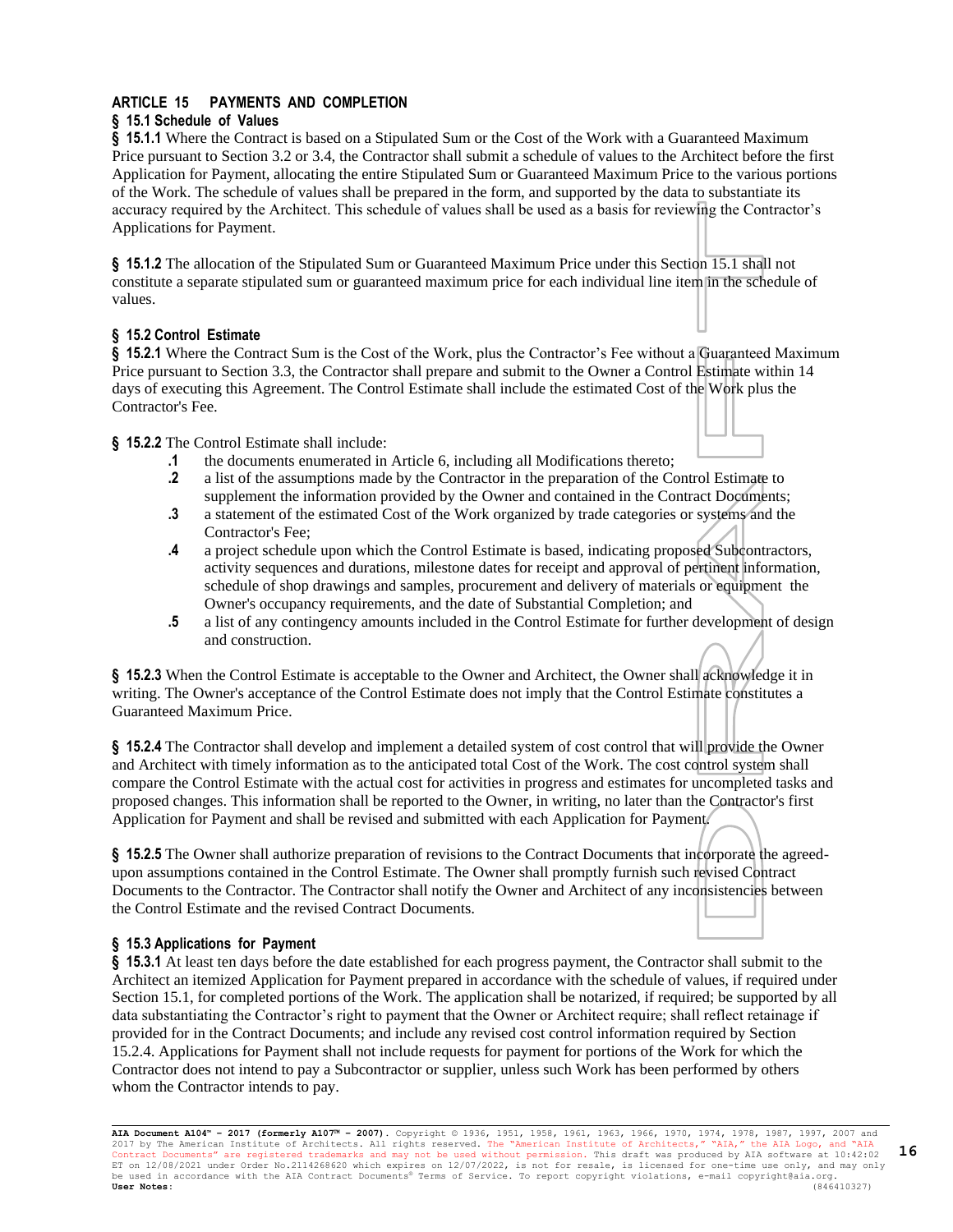**§ 15.3.2** With each Application for Payment where the Contract Sum is based upon the Cost of the Work, or the Cost of the Work with a Guaranteed Maximum Price, the Contractor shall submit payrolls, petty cash accounts, receipted invoices or invoices with check vouchers attached, and any other evidence required by the Owner to demonstrate that cash disbursements already made by the Contractor on account of the Cost of the Work equal or exceed progress payments already received by the Contractor plus payrolls for the period covered by the present Application for Payment, less that portion of the progress payments attributable to the Contractor's Fee.

**§ 15.3.3** Payments shall be made on account of materials and equipment delivered and suitably stored at the site for subsequent incorporation in the Work. If approved in advance by the Owner, payment may similarly be made for materials and equipment stored, and protected from damage, off the site at a location agreed upon in writing.

**§ 15.3.4** The Contractor warrants that title to all Work covered by an Application for Payment will pass to the Owner no later than the time of payment. The Contractor further warrants that upon submittal of an Application for Payment all Work for which Certificates for Payment have been previously issued and payments received from the Owner shall, to the best of the Contractor's knowledge, information and belief, be free and clear of liens, claims, security interests or other encumbrances adverse to the Owner's interests.

### **§ 15.4 Certificates for Payment**

**§ 15.4.1** The Architect will, within seven days after receipt of the Contractor's Application for Payment, either issue to the Owner a Certificate for Payment, with a copy to the Contractor, for such amount as the Architect determines is properly due, or notify the Contractor and Owner of the Architect's reasons for withholding certification in whole or in part as provided in Section 15.4.3.

§ **15.4.2** The issuance of a Certificate for Payment will constitute a representation by the Architect to the Owner, based on the Architect's evaluations of the Work and the data in the Application for Payment, that, to the best of the Architect's knowledge, information, and belief, the Work has progressed to the point indicated, the quality of the Work is in accordance with the Contract Documents, and the Contractor is entitled to payment in the amount certified. The foregoing representations are subject to an evaluation of the Work for conformance with the Contract Documents upon Substantial Completion, to results of subsequent tests and inspections, to correction of minor deviations from the Contract Documents prior to completion and to specific qualifications expressed by the Architect. However, the issuance of a Certificate for Payment will not be a representation that the Architect has (1) made exhaustive or continuous on-site inspections to check the quality or quantity of the Work; (2) reviewed construction means, methods, techniques, sequences, or procedures; (3) reviewed copies of requisitions received from Subcontractors and suppliers and other data requested by the Owner to substantiate the Contractor's right to payment; or (4) made examination to ascertain how or for what purpose the Contractor has used money previously paid on account of the Contract Sum.

**§ 15.4.3** The Architect may withhold a Certificate for Payment in whole or in part, to the extent reasonably necessary to protect the Owner, if in the Architect's opinion the representations to the Owner required by Section 15.4.2 cannot be made. If the Architect is unable to certify payment in the amount of the Application, the Architect will notify the Contractor and Owner as provided in Section 15.4.1. If the Contractor and the Architect cannot agree on a revised amount, the Architect will promptly issue a Certificate for Payment for the amount for which the Architect is able to make such representations to the Owner. The Architect may also withhold a Certificate for Payment or, because of subsequently discovered evidence, may nullify the whole or a part of a Certificate for Payment previously issued, to such extent as may be necessary in the Architect's opinion to protect the Owner from loss for which the Contractor is responsible, including loss resulting from acts and omissions described in Section 9.2.2, because of

- **.1** defective Work not remedied;
- **.2** third-party claims filed or reasonable evidence indicating probable filing of such claims unless security acceptable to the Owner is provided by the Contractor;
- **.3** failure of the Contractor to make payments properly to Subcontractors or suppliers for labor, materials or equipment;
- **.4** reasonable evidence that the Work cannot be completed for the unpaid balance of the Contract Sum;
- **.5** damage to the Owner or a Separate Contractor;
- **.6** reasonable evidence that the Work will not be completed within the Contract Time and that the unpaid balance would not be adequate to cover actual or liquidated damages for the anticipated delay; or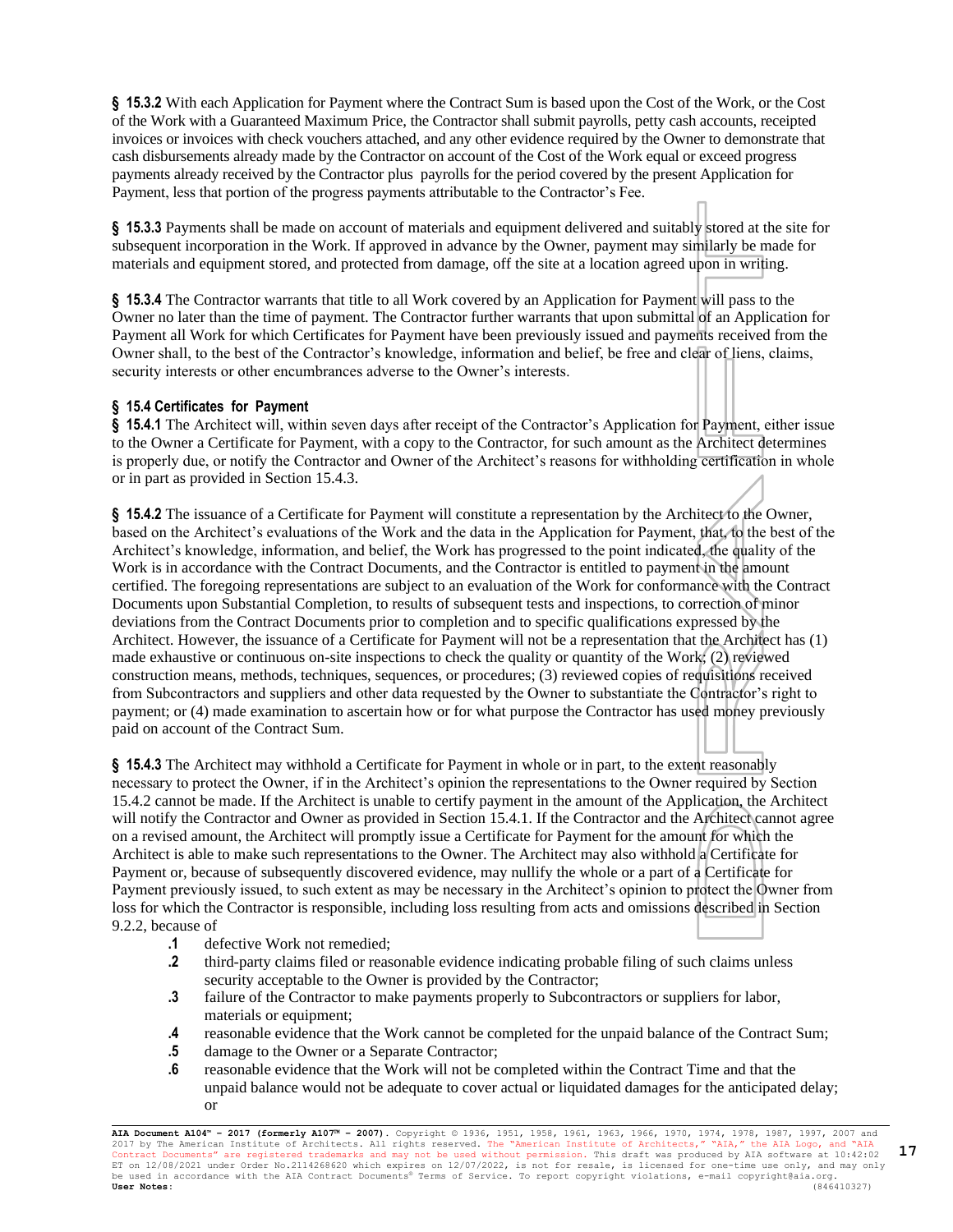**.7** repeated failure to carry out the Work in accordance with the Contract Documents.

**§ 15.4.4** When either party disputes the Architect's decision regarding a Certificate for Payment under Section 15.4.3, in whole or in part, that party may submit a Claim in accordance with Article 21.

# **§ 15.5 Progress Payments**

**§ 15.5.1** The Contractor shall pay each Subcontractor, no later than seven days after receipt of payment from the Owner, the amount to which the Subcontractor is entitled, reflecting percentages actually retained from payments to the Contractor on account of the Subcontractor's portion of the Work. The Contractor shall, by appropriate agreement with each Subcontractor, require each Subcontractor to make payments to sub-subcontractors in a similar manner.

**§ 15.5.2** Neither the Owner nor Architect shall have an obligation to pay or see to the payment of money to a Subcontractor or supplier except as may otherwise be required by law.

**§ 15.5.3** A Certificate for Payment, a progress payment, or partial or entire use or occupancy of the Project by the Owner shall not constitute acceptance of Work not in accordance with the Contract Documents.

**§ 15.5.4** Provided the Owner has fulfilled its payment obligations under the Contract Documents, the Contractor shall defend and indemnify the Owner from all loss, liability, damage or expense, including reasonable attorney's fees and litigation expenses, arising out of any lien claim or other claim for payment by any Subcontractor or supplier of any tier. Upon receipt of notice of a lien claim or other claim for payment, the Owner shall notify the Contractor. If approved by the applicable court, when required, the Contractor may substitute a surety bond for the property against which the lien or other claim for payment has been asserted.

# **§ 15.6 Substantial Completion**

**§ 15.6.1** Substantial Completion is the stage in the progress of the Work when the Work or designated portion thereof is sufficiently complete in accordance with the Contract Documents so that the Owner can occupy or utilize the Work for its intended use.

**§ 15.6.2** When the Contractor considers that the Work, or a portion thereof which the Owner agrees to accept separately, is substantially complete, the Contractor shall prepare and submit to the Architect a comprehensive list of items to be completed or corrected prior to final payment. Failure to include an item on such list does not alter the responsibility of the Contractor to complete all Work in accordance with the Contract Documents.

**§ 15.6.3** Upon receipt of the Contractor's list, the Architect will make an inspection to determine whether the Work or designated portion thereof is substantially complete. When the Architect determines that the Work or designated portion thereof is substantially complete, the Architect will issue a Certificate of Substantial Completion which shall establish the date of Substantial Completion; establish responsibilities of the Owner and Contractor for security, maintenance, heat, utilities, damage to the Work and insurance; and fix the time within which the Contractor shall finish all items on the list accompanying the Certificate. Warranties required by the Contract Documents shall commence on the date of Substantial Completion of the Work or designated portion thereof unless otherwise provided in the Certificate of Substantial Completion.

**§ 15.6.4** The Certificate of Substantial Completion shall be submitted to the Owner and Contractor for their written acceptance of responsibilities assigned to them in the Certificate. Upon such acceptance and consent of surety, if any, the Owner shall make payment of retainage applying to the Work or designated portion thereof. Such payment shall be adjusted for Work that is incomplete or not in accordance with the requirements of the Contract Documents.

# **§ 15.7 Final Completion and Final Payment**

**§ 15.7.1** Upon receipt of the Contractor's notice that the Work is ready for final inspection and acceptance and upon receipt of a final Application for Payment, the Architect will promptly make such inspection and, when the Architect finds the Work acceptable under the Contract Documents and the Contract fully performed, the Architect will promptly issue a final Certificate for Payment stating that to the best of the Architect's knowledge, information and belief, and on the basis of the Architect's on-site visits and inspections, the Work has been completed in accordance with the Contract Documents and that the entire balance found to be due the Contractor and noted in the final Certificate is due and payable. The Architect's final Certificate for Payment will constitute a further representation

**AIA Document A104™ – 2017 (formerly A107™ – 2007).** Copyright © 1936, 1951, 1958, 1961, 1963, 1966, 1970, 1974, 1978, 1987, 1997, 2007 and 2017 by The American Institute of Architects. All rights reserved. The "American Institute of Architects," "AIA," the AIA Logo, and "AIA<br>Contract Documents" are registered trademarks and may not be used without permission. ET on 12/08/2021 under Order No.2114268620 which expires on 12/07/2022, is not for resale, is licensed for one-time use only, and may only<br>be used in accordance with the AIA Contract Documents® Terms of Service. To report **User Notes:** (846410327) **18**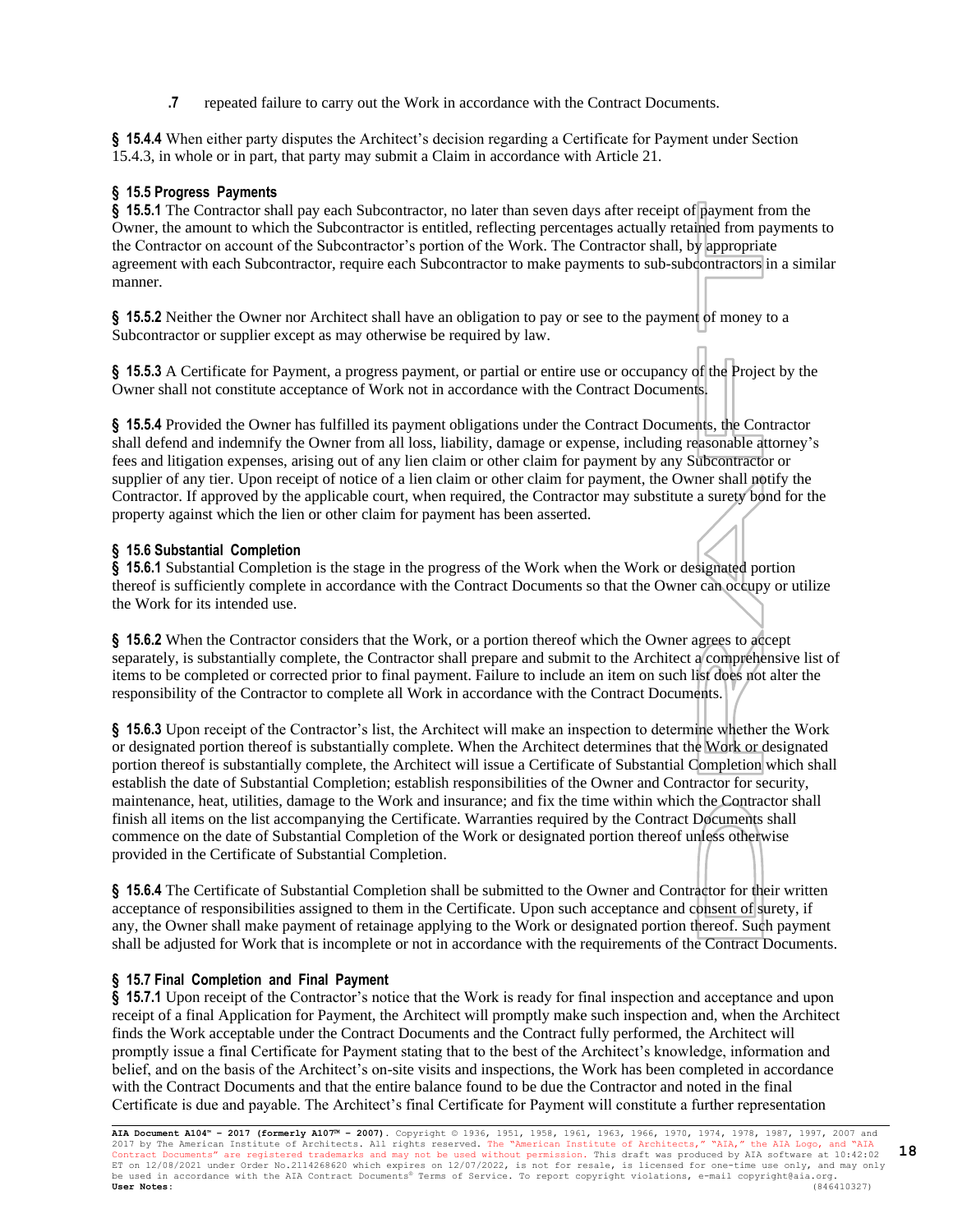that conditions stated in Section 15.7.2 as precedent to the Contractor's being entitled to final payment have been fulfilled.

**§ 15.7.2** Final payment shall not become due until the Contractor has delivered to the Owner a complete release of all liens arising out of this Contract or receipts in full covering all labor, materials and equipment for which a lien could be filed, or a bond satisfactory to the Owner to indemnify the Owner against such lien. If such lien remains unsatisfied after payments are made, the Contractor shall refund to the Owner all money that the Owner may be compelled to pay in discharging such lien, including costs and reasonable attorneys' fees.

**§ 15.7.3** The making of final payment shall constitute a waiver of claims by the Owner except those arising from

- **.1** liens, claims, security interests or encumbrances arising out of the Contract and unsettled;
- **.2** failure of the Work to comply with the requirements of the Contract Documents;
- **.3** terms of special warranties required by the Contract Documents; or
- **.4** audits performed by the Owner, if permitted by the Contract Documents, after final payment.

**§ 15.7.4** Acceptance of final payment by the Contractor, a Subcontractor or supplier shall constitute a waiver of claims by that payee except those previously made in writing and identified by that payee as unsettled at the time of the final Application for Payment.

# **ARTICLE 16 PROTECTION OF PERSONS AND PROPERTY**

### **§ 16.1 Safety Precautions and Programs**

The Contractor shall be responsible for initiating, maintaining, and supervising all safety precautions and programs in connection with the performance of the Contract. The Contractor shall take reasonable precautions for safety of, and shall provide reasonable protection to prevent damage, injury, or loss to

- **.1** employees on the Work and other persons who may be affected thereby;
- **.2** the Work and materials and equipment to be incorporated therein, whether in storage on or off the site, under care, custody, or control of the Contractor, a Subcontractor, or a Sub-subcontractor; and
- **.3** other property at the site or adjacent thereto, such as trees, shrubs, lawns, walks, pavements, roadways, structures and utilities not designated for removal, relocation, or replacement in the course of construction.

The Contractor shall comply with, and give notices required by, applicable laws, statutes, ordinances, codes, rules and regulations, and lawful orders of public authorities bearing on safety of persons and property and their protection from damage, injury, or loss. The Contractor shall promptly remedy damage and loss to property caused in whole or in part by the Contractor, a Subcontractor, a sub-subcontractor, or anyone directly or indirectly employed by any of them, or by anyone for whose acts they may be liable and for which the Contractor is responsible under Sections 16.1.2 and 16.1.3. The Contractor may make a claim for the cost to remedy the damage or loss to the extent such damage or loss is attributable to acts or omissions of the Owner or Architect or by anyone for whose acts either of them may be liable, and not attributable to the fault or negligence of the Contractor. The foregoing obligations of the Contractor are in addition to the Contractor's obligations under Section 9.15.

#### **§ 16.2 Hazardous Materials and Substances**

**§ 16.2.1** The Contractor is responsible for compliance with the requirements of the Contract Documents regarding hazardous materials or substances. If the Contractor encounters a hazardous material or substance not addressed in the Contract Documents, and if reasonable precautions will be inadequate to prevent foreseeable bodily injury or death to persons resulting from a material or substance, including but not limited to asbestos or polychlorinated biphenyl (PCB), encountered on the site by the Contractor, the Contractor shall, upon recognizing the condition, immediately stop Work in the affected area and notify the Owner and Architect of the condition. When the material or substance has been rendered harmless, Work in the affected area shall resume upon written agreement of the Owner and Contractor. By Change Order, the Contract Time shall be extended appropriately and the Contract Sum shall be increased in the amount of the Contractor's reasonable additional costs of shutdown, delay, and start-up.

**§ 16.2.2** To the fullest extent permitted by law, the Owner shall indemnify and hold harmless the Contractor, Subcontractors, Architect, Architect's consultants, and agents and employees of any of them from and against claims, damages, losses, and expenses, including but not limited to attorneys' fees, arising out of or resulting from performance of the Work in the affected area, if in fact, the material or substance presents the risk of bodily injury or death as described in Section 16.2.1 and has not been rendered harmless, provided that such claim, damage, loss, or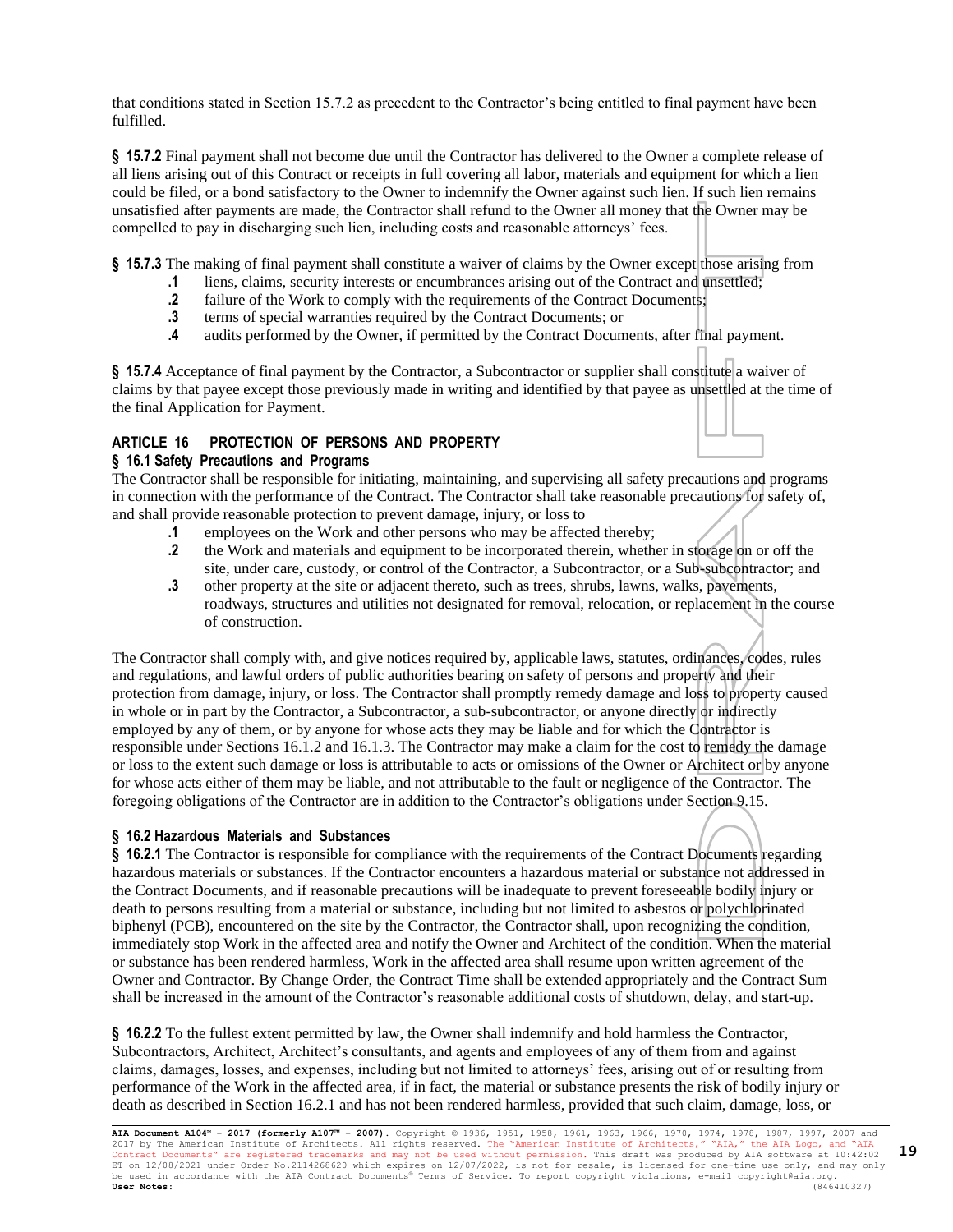expense is attributable to bodily injury, sickness, disease or death, or to injury to or destruction of tangible property (other than the Work itself), except to the extent that such damage, loss, or expense is due to the fault or negligence of the party seeking indemnity.

**§ 16.2.3** If, without negligence on the part of the Contractor, the Contractor is held liable by a government agency for the cost of remediation of a hazardous material or substance solely by reason of performing Work as required by the Contract Documents, the Owner shall indemnify the Contractor for all cost and expense thereby incurred.

### **ARTICLE 17 INSURANCE AND BONDS**

#### **§ 17.1 Contractor's Insurance**

« »

**§ 17.1.1** The Contractor shall purchase and maintain insurance of the types and limits of liability, containing the endorsements, and subject to the terms and conditions, as described in this Section 17.1 or elsewhere in the Contract Documents. The Contractor shall purchase and maintain the insurance required by this Agreement from an insurance company or insurance companies lawfully authorized to issue insurance in the jurisdiction where the Project is located. The Contractor shall maintain the required insurance until the expiration of the period for correction of Work as set forth in Section 18.4, unless a different duration is stated below:

**§ 17.1.2** Commercial General Liability insurance for the Project written on an occurrence form with policy limits of not less than « one million dollars » (\$  $*(1,000,000)$  ») each occurrence, « two million dollars » (\$  $*(2,000,000)$  ») general aggregate, and « two million dollars » (\$ « 2,000,000 » ) aggregate for products-completed operations hazard, providing coverage for claims including

- **.1** damages because of bodily injury, sickness or disease, including occupational sickness or disease, and death of any person;
- **.2** personal and advertising injury;
- **.3** damages because of physical damage to or destruction of tangible property, including the loss of use of such property;
- **.4** bodily injury or property damage arising out of completed operations; and
- **.5** the Contractor's indemnity obligations under Section 9.15.

**§ 17.1.3** Automobile Liability covering vehicles owned by the Contractor and non-owned vehicles used by the Contractor, with policy limits of not less than « one million dollars » ( $\frac{1}{2}$  « 1,000,000 ») per accident, for bodily injury, death of any person, and property damage arising out of the ownership, maintenance, and use of those motor vehicles along with any other statutorily required automobile coverage.

**§ 17.1.4** The Contractor may achieve the required limits and coverage for Commercial General Liability and Automobile Liability through a combination of primary and excess or umbrella liability insurance, provided such primary and excess or umbrella insurance policies result in the same or greater coverage as those required under Section 17.1.2 and 17.1.3, and in no event shall any excess or umbrella liability insurance provide narrower coverage than the primary policy. The excess policy shall not require the exhaustion of the underlying limits only through the actual payment by the underlying insurers.

**§ 17.1.5** Workers' Compensation at statutory limits.

**§ 17.1.6** Employers' Liability with policy limits not less than « five hundred thousand dollars » (\$ «500,000 » ) each accident, «five hundred thousand dollars » (\$ «500,000 ») each employee, and « one million dollars » (\$  $\ll 1,000, \gg$ ) policy limit.

Employers' Liability with policy limits not less than  $\kappa \to (\hat{\mathcal{S}} \cdot \kappa \to)$  each accident,  $\kappa \to (\hat{\mathcal{S}} \cdot \kappa \to)$  each employee, and  $\kappa$  $\rightarrow$  (\$  $\leftarrow \rightarrow$  ) policy limit.

**§ 17.1.7** If the Contractor is required to furnish professional services as part of the Work, the Contractor shall procure Professional Liability insurance covering performance of the professional services, with policy limits within reason of industry standard, and as determined by Owner of not less than «one million » ( $\frac{\sqrt{8} \times 1,000,000 \times \text{per}}{8}$ ) per claim and «two million » (\$ «2,000,000 ») in the aggregate.of not less than « » (\$ « ») per claim and « » in the aggregate.

**AIA Document A104™ – 2017 (formerly A107™ – 2007).** Copyright © 1936, 1951, 1958, 1961, 1963, 1966, 1970, 1974, 1978, 1987, 1997, 2007 and 2017 by The American Institute of Architects. All rights reserved. The "American Institute of Architects," "AIA," the AIA Logo, and "AIA<br>Contract Documents" are registered trademarks and may not be used without permission. ET on 12/08/2021 under Order No.2114268620 which expires on 12/07/2022, is not for resale, is licensed for one-time use only, and may only<br>be used in accordance with the AIA Contract Documents® Terms of Service. To report **User Notes:** (846410327)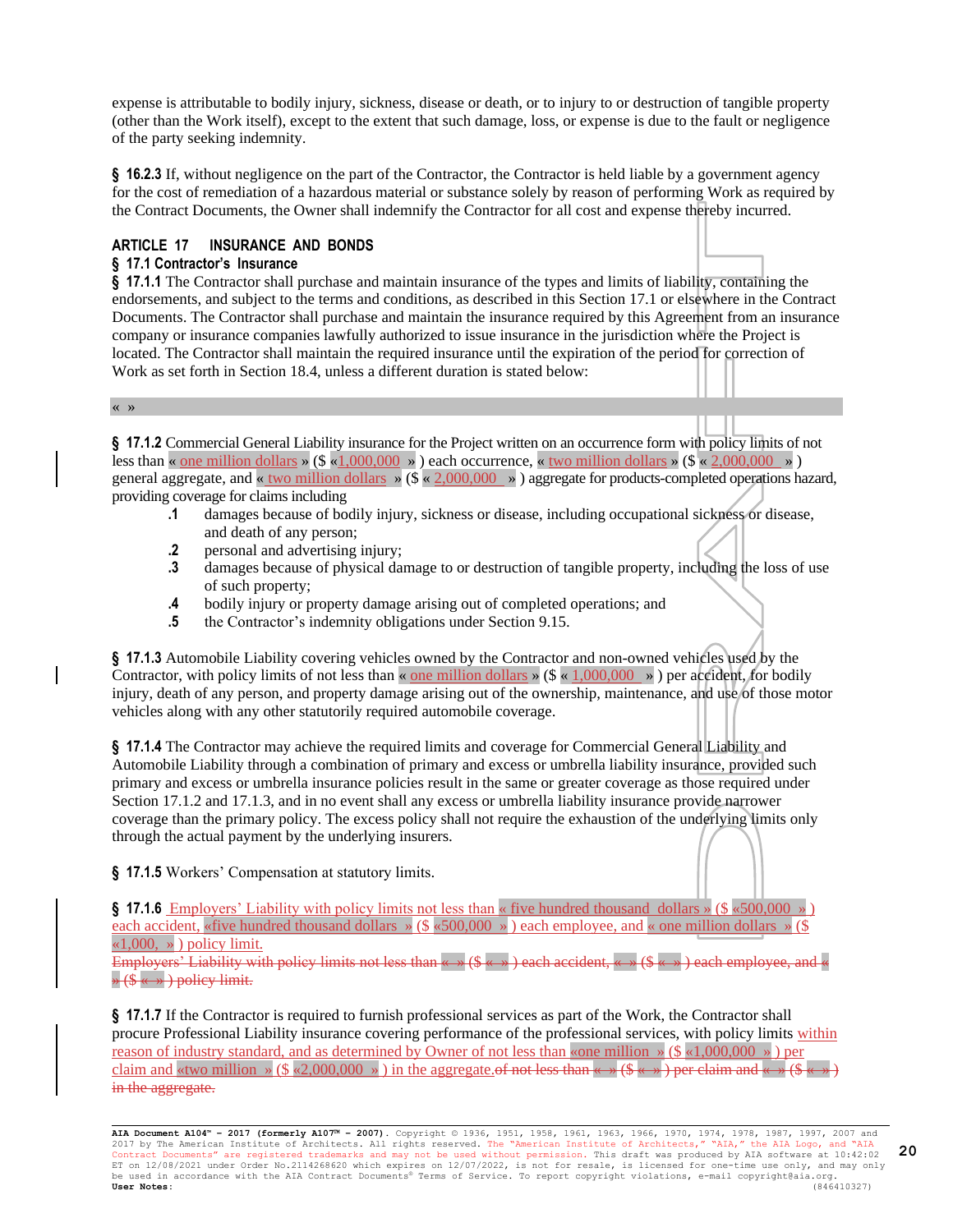**§ 17.1.8** If the Work involves the transport, dissemination, use, or release of pollutants, the Contractor shall procure Pollution Liability insurance, with policy limits within reason of industry standard, and as determined by Owner.of not less than  $\leftarrow \rightarrow (\$ \leftarrow \rightarrow)$  per claim and  $\leftarrow \rightarrow (\$ \leftarrow \rightarrow)$  in the aggregate.

**§ 17.1.9** Coverage under Sections 17.1.7 and 17.1.8 may be procured through a Combined Professional Liability and Pollution Liability insurance policy, with combined policy limits within reason of industry standard, and as determined by Owner.of not less than  $\leftarrow \ast (\$ \leftarrow \ast)$  per claim and  $\leftarrow \ast (\$ \leftarrow \ast)$  in the aggregate.

**§ 17.1.10** The Contractor shall provide certificates of insurance acceptable to the Owner evidencing compliance with the requirements in this Section 17.1 at the following times: (1) prior to commencement of the Work; (2) upon renewal or replacement of each required policy of insurance; and (3) upon the Owner's written request. An additional certificate evidencing continuation of liability coverage, including coverage for completed operations, shall be submitted with the final Application for Payment and thereafter upon renewal or replacement of such coverage until the expiration of the period required by Section 17.1.1. The certificates will show the Owner as an additional insured on the Contractor's Commercial General Liability and excess or umbrella liability policy.

**§ 17.1.11** The Contractor shall disclose to the Owner any deductible or self- insured retentions applicable to any insurance required to be provided by the Contractor.

**§ 17.1.12** To the fullest extent permitted by law, the Contractor shall cause the commercial liability coverage required by this Section 17.1 to include (1) the Owner, the Architect, and the Architect's Consultants as additional insureds for claims caused in whole or in part by the Contractor's negligent acts or omissions during the Contractor's operations; and (2) the Owner as an additional insured for claims caused in whole or in part by the Contractor's negligent acts or omissions for which loss occurs during completed operations. The additional insured coverage shall be primary and non-contributory to any of the Owner's general liability insurance policies and shall apply to both ongoing and completed operations. To the extent commercially available, the additional insured coverage shall be no less than that provided by Insurance Services Office, Inc. (ISO) forms CG 20 10 07 04, CG 20 37 07 04, and, with respect to the Architect and the Architect's Consultants, CG 20 32 07 04.

**§ 17.1.13** Within three (3) business days of the date the Contractor becomes aware of an impending or actual cancellation or expiration of any insurance required by this Section 17.1, the Contractor shall provide notice to the Owner of such impending or actual cancellation or expiration. Upon receipt of notice from the Contractor, the Owner shall, unless the lapse in coverage arises from an act or omission of the Owner, have the right to stop the Work until the lapse in coverage has been cured by the procurement of replacement coverage by the Contractor. The furnishing of notice by the Contractor shall not relieve the Contractor of any contractual obligation to provide any required coverage.

#### **§ 17.1.14 Other Insurance Provided by the Contractor**

*(List below any other insurance coverage to be provided by the Contractor and any applicable limits.)*

**Coverage Limits**

Umbrella Excess Liability Insurance \$5,000,000 each occurrence and aggregate Primary Insurance with a deductible of not more than \$10,000

#### **§ 17.2 Owner's Insurance**

#### **§ 17.2.1 Owner's Liability Insurance**

The Owner shall be responsible for purchasing and maintaining the Owner's usual liability insurance.

#### **§ 17.2.2 Property Insurance**

**§ 17.2.2.1** The Owner shall purchase and maintain, from an insurance company or insurance companies lawfully authorized to issue insurance in the jurisdiction where the Project is located, property insurance written on a builder's risk "all-risks" completed value or equivalent policy form and sufficient to cover the total value of the entire Project on a replacement cost basis. The Owner's property insurance coverage shall be no less than the amount of the initial Contract Sum, plus the value of subsequent Modifications and labor performed or materials or equipment supplied by others. The property insurance shall be maintained until Substantial Completion and thereafter as provided in Section 17.2.2.2, unless otherwise provided in the Contract Documents or otherwise agreed in writing by the parties to this Agreement. This insurance shall include the interests of the Owner, Contractor,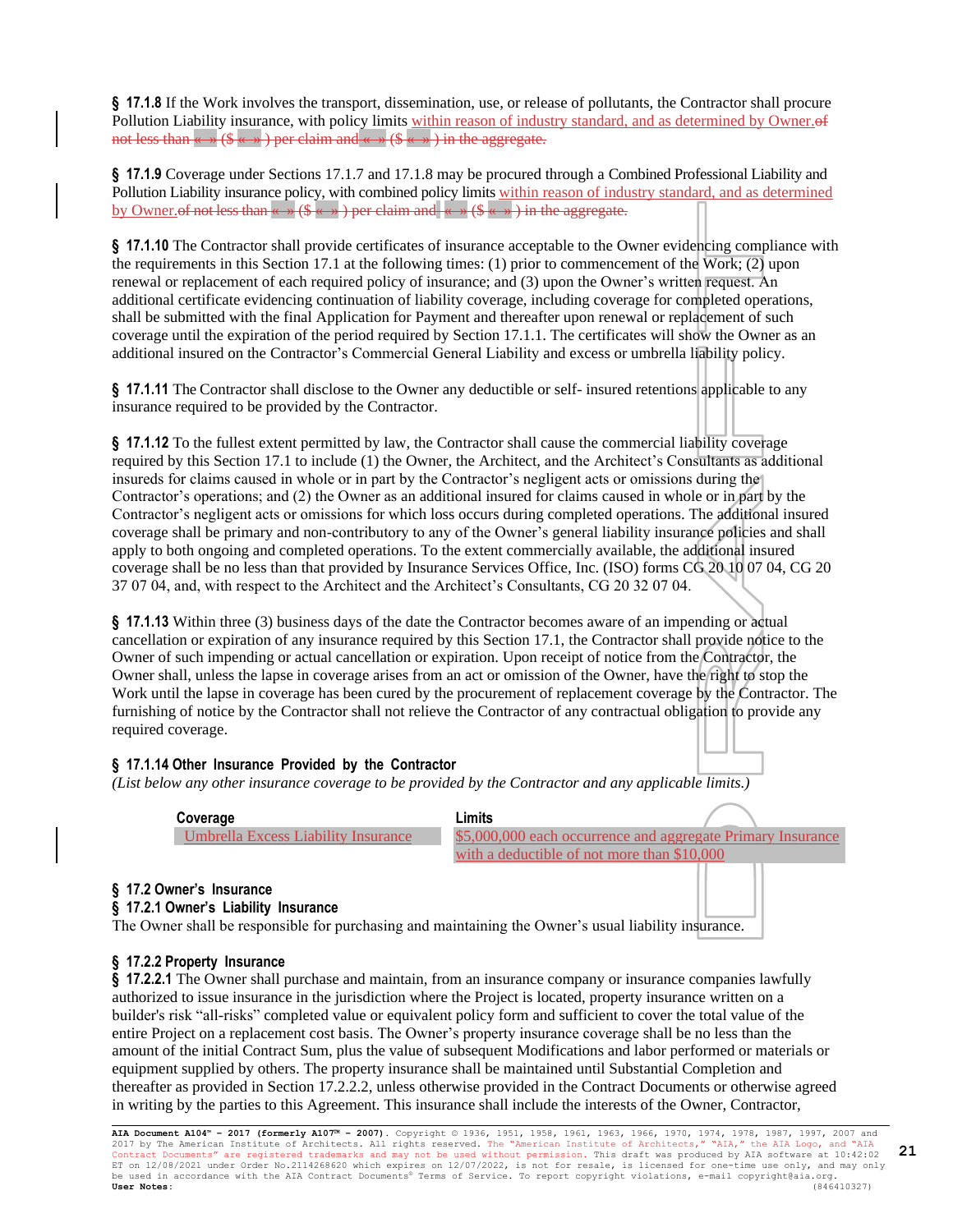Subcontractors, and Sub-subcontractors in the Project as insureds. This insurance shall include the interests of mortgagees as loss payees.

**§ 17.2.2.2** Unless the parties agree otherwise, upon Substantial Completion, the Owner shall continue the insurance required by Section 17.2.2.1 or, if necessary, replace the insurance policy required under Section 17.2.2.1 with property insurance written for the total value of the Project that shall remain in effect until expiration of the period for correction of the Work set forth in Section 18.4.

**§ 17.2.2.3** If the insurance required by this Section 17.2.2 is subject to deductibles or self-insured retentions, the Owner shall be responsible for all loss not covered because of such deductibles or retentions.

**§ 17.2.2.4** If the Work involves remodeling an existing structure or constructing an addition to an existing structure, the Owner shall purchase and maintain, until the expiration of the period for correction of Work as set forth in Section 18.4, "all-risks" property insurance, on a replacement cost basis, protecting the existing structure against direct physical loss or damage, notwithstanding the undertaking of the Work. The Owner shall be responsible for all co-insurance penalties.

**§ 17.2.2.5** Prior to commencement of the Work, the Owner shall secure the insurance, and provide evidence of the coverage, required under this Section 17.2.2 and, upon the Contractor's request, provide a copy of the property insurance policy or policies required by this Section 17.2.2. The copy of the policy or policies provided shall contain all applicable conditions, definitions, exclusions, and endorsements.

**§ 17.2.2.6** Within three (3) business days of the date the Owner becomes aware of an impending or actual cancellation or expiration of any insurance required by this Section 17.2.2, the Owner shall provide notice to the Contractor of such impending or actual cancellation or expiration. Unless the lapse in coverage arises from an act or omission of the Contractor: (1) the Contractor, upon receipt of notice from the Owner, shall have the right to stop the Work until the lapse in coverage has been cured by the procurement of replacement coverage by either the Owner or the Contractor; (2) the Contract Time and Contract Sum shall be equitably adjusted; and (3) the Owner waives all rights against the Contractor, Subcontractors, and Sub-subcontractors to the extent any loss to the Owner would have been covered by the insurance had it not expired or been cancelled. If the Contractor purchases replacement coverage, the cost of the insurance shall be charged to the Owner by an appropriate Change Order. The furnishing of notice by the Owner shall not relieve the Owner of any contractual obligation to provide required insurance.

#### **§ 17.2.2.7 Waiver of Subrogation**

**§ 17.2.2.7.1** The Owner and Contractor waive all rights against (1) each other and any of their subcontractors, subsubcontractors, agents, and employees, each of the other; (2) the Architect and Architect's consultants; and (3) Separate Contractors, if any, and any of their subcontractors, sub-subcontractors, agents, and employees, for damages caused by fire, or other causes of loss, to the extent those losses are covered by property insurance required by this Agreement or other property insurance applicable to the Project, except such rights as they have to proceeds of such insurance. The Owner or Contractor, as appropriate, shall require similar written waivers in favor of the individuals and entities identified above from the Architect, Architect's consultants, Separate Contractors, subcontractors, and sub-subcontractors. The policies of insurance purchased and maintained by each person or entity agreeing to waive claims pursuant to this Section 17.2.2.7 shall not prohibit this waiver of subrogation. This waiver of subrogation shall be effective as to a person or entity (1) even though that person or entity would otherwise have a duty of indemnification, contractual or otherwise, (2) even though that person or entity did not pay the insurance premium directly or indirectly, or (3) whether or not the person or entity had an insurable interest in the damaged property.

**§ 17.2.2.7.2** If during the Project construction period the Owner insures properties, real or personal or both, at or adjacent to the site by property insurance under policies separate from those insuring the Project, or if after final payment property insurance is to be provided on the completed Project through a policy or policies other than those insuring the Project during the construction period, to the extent permissible by such policies, the Owner waives all rights in accordance with the terms of Section 17.2.2.7.1 for damages caused by fire or other causes of loss covered by this separate property insurance.

**AIA Document A104™ – 2017 (formerly A107™ – 2007).** Copyright © 1936, 1951, 1958, 1961, 1963, 1966, 1970, 1974, 1978, 1987, 1997, 2007 and 2017 by The American Institute of Architects. All rights reserved. The "American Institute of Architects," "AIA," the AIA Logo, and "AIA<br>Contract Documents" are registered trademarks and may not be used without permission. ET on 12/08/2021 under Order No.2114268620 which expires on 12/07/2022, is not for resale, is licensed for one-time use only, and may only<br>be used in accordance with the AIA Contract Documents® Terms of Service. To report **User Notes:** (846410327)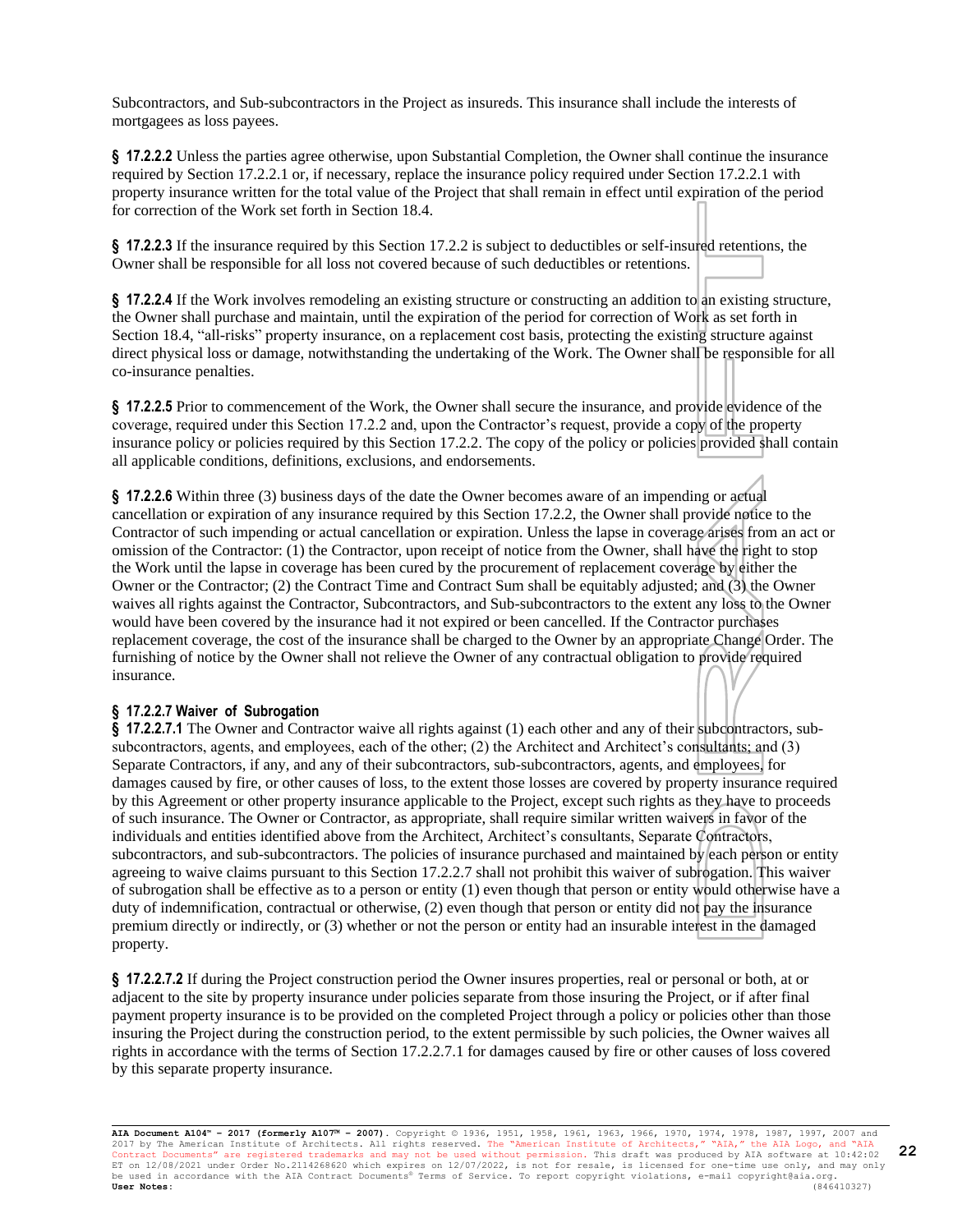**§ 17.2.2.8** A loss insured under the Owner's property insurance shall be adjusted by the Owner as fiduciary and made payable to the Owner as fiduciary for the insureds, as their interests may appear, subject to requirements of any applicable mortgagee clause. The Owner shall pay the Architect and Contractor their just shares of insurance proceeds received by the Owner, and by appropriate agreements, written where legally required for validity, the Architect and Contractor shall make payments to their consultants and Subcontractors in similar manner.

# **§ 17.2.3 Other Insurance Provided by the Owner**

*(List below any other insurance coverage to be provided by the Owner and any applicable limits.)*

**Coverage Limits**

# **§ 17.3 Performance Bond and Payment Bond**

**§ 17.3.1** The Owner shall require the Contractor to furnish a bond in the amount of «eighty seven thousand eight hundred thirty-six dollars and no cents » (\$  $\ltimes$  87,836.00 »), covering faithful performance of the Contract and payment of obligations arising thereunder as stipulated in the Contract Documents on the date of execution of the Contract.

The Owner shall have the right to require the Contractor to furnish bonds covering faithful performance of the Contract and payment of obligations arising thereunder as stipulated in the Contract Documents on the date of execution of the Contract.

**§ 17.3.2** Upon the request of any person or entity appearing to be a potential beneficiary of bonds covering payment of obligations arising under the Contract, the Contractor shall promptly furnish a copy of the bonds or shall authorize a copy to be furnished.

#### **ARTICLE 18 CORRECTION OF WORK**

**§ 18.1** The Contractor shall promptly correct Work rejected by the Architect or failing to conform to the requirements of the Contract Documents, whether discovered before or after Substantial Completion and whether or not fabricated, installed, or completed. Costs of correcting such rejected Work, including additional testing and inspections, the cost of uncovering and replacement, and compensation for the Architect's services and expenses made necessary thereby, shall be at the Contractor's expense, unless compensable under Section A.1.7.3 in Exhibit A, Determination of the Cost of the Work.

**§ 18.2** In addition to the Contractor's obligations under Section 9.4, if, within one year after the date of Substantial Completion of the Work or designated portion thereof or after the date for commencement of warranties established under Section 15.6.3, or by terms of an applicable special warranty required by the Contract Documents, any of the Work is found to be not in accordance with the requirements of the Contract Documents, the Contractor shall correct it promptly after receipt of notice from the Owner to do so unless the Owner has previously given the Contractor a written acceptance of such condition. The Owner shall give such notice promptly after discovery of the condition. During the one-year period for correction of Work, if the Owner fails to notify the Contractor and give the Contractor an opportunity to make the correction, the Owner waives the rights to require correction by the Contractor and to make a claim for breach of warranty.

**§ 18.3** If the Contractor fails to correct nonconforming Work within a reasonable time, the Owner may correct it in accordance with Section 8.3.

**§ 18.4** The one-year period for correction of Work shall be extended with respect to portions of Work first performed after Substantial Completion by the period of time between Substantial Completion and the actual completion of that portion of the Work.

**§ 18.5** The one-year period for correction of Work shall not be extended by corrective Work performed by the Contractor pursuant to this Article 18.

# **ARTICLE 19 MISCELLANEOUS PROVISIONS**

#### **§ 19.1 Assignment of Contract**

Neither party to the Contract shall assign the Contract without written consent of the other, except that the Owner may, without consent of the Contractor, assign the Contract to a lender providing construction financing for the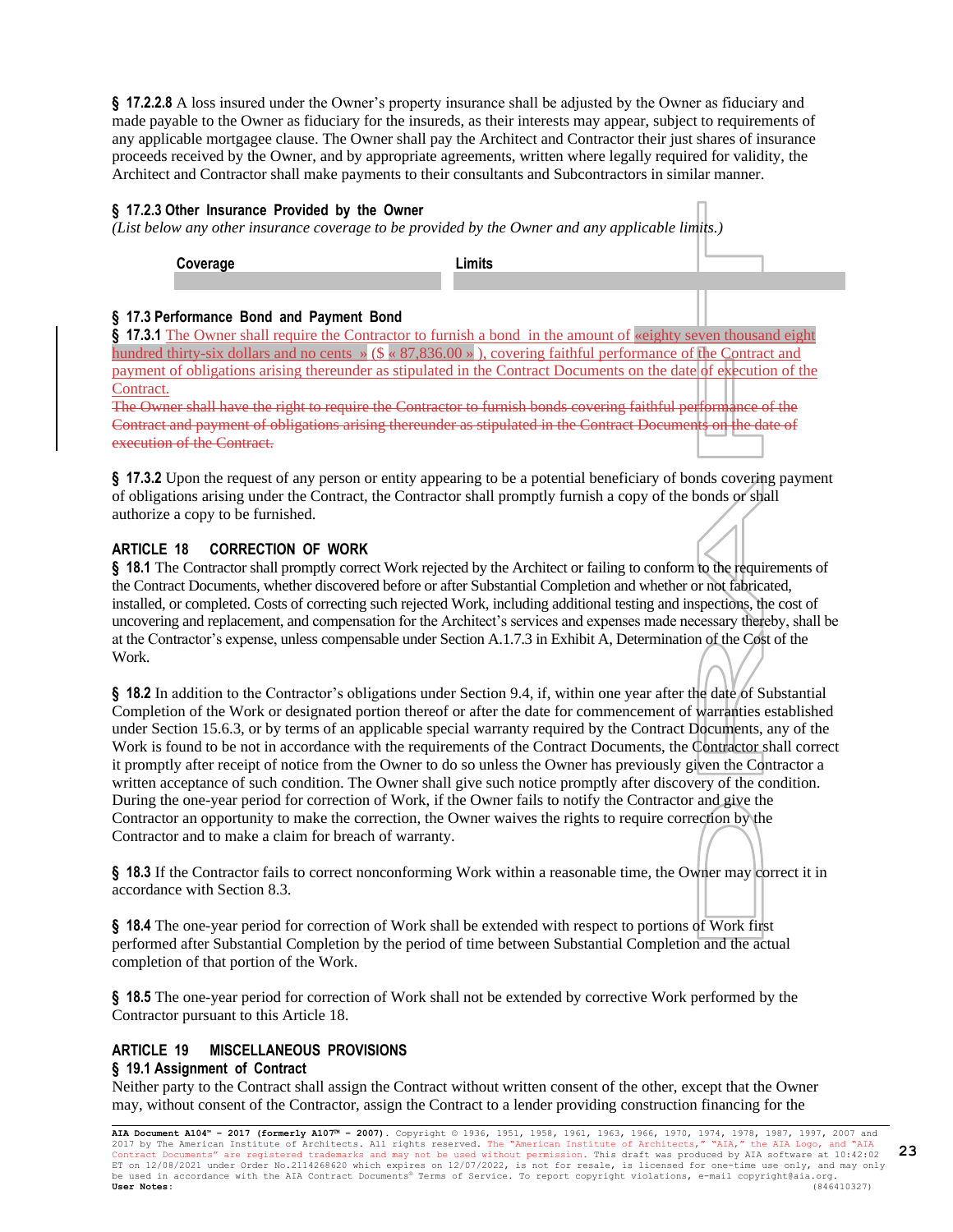Project if the lender assumes the Owner's rights and obligations under the Contract Documents. The Contractor shall execute all consents reasonably required to facilitate such assignment.

#### **§ 19.2 Governing Law**

The Contract shall be governed by the law of the place where the Project is located, excluding that jurisdiction's choice of law rules. If the parties have selected arbitration as the method of binding dispute resolution, the Federal Arbitration Act shall govern Section 21.6.

#### **§ 19.3 Tests and Inspections**

Tests, inspections, and approvals of portions of the Work required by the Contract Documents or by applicable laws, statutes, ordinances, codes, rules and regulations, or lawful orders of public authorities shall be made at an appropriate time. Unless otherwise provided, the Contractor shall make arrangements for such tests, inspections, and approvals with an independent testing laboratory or entity acceptable to the Owner, or with the appropriate public authority, and shall bear all related costs of tests, inspections, and approvals. The Contractor shall give the Architect timely notice of when and where tests and inspections are to be made so that the Architect may be present for such procedures. The Owner shall bear costs of tests, inspections, or approvals that do not become requirements until after bids are received or negotiations concluded. The Owner shall directly arrange and pay for tests, inspections, or approvals where building codes or applicable laws or regulations so require.

**§ 19.4** The Owner's representative: *(Name, address, email address and other information)*

«Joanie Fitzwater » « City of Greenfield-» « Department of Planning » « 10 S. State Street » « Greenfield, IN » [« jfitzwater@greenfieldin.org](mailto:jfitzwater@greenfieldin.org) »

**§ 19.5** The Contractor's representative: *(Name, address, email address and other information)*

«Jeannie Cochenour-» «Bovard Studio, Inc. 2281 Business Highway 34 Fairfield, IA 52556 T: 641-472-2824 » «sales@bovardstudio.com » « »

« » « »

**§ 19.6** Neither the Owner's nor the Contractor's representative shall be changed without ten days' prior notice to the other party.

# **ARTICLE 20 TERMINATION OF THE CONTRACT**

#### **§ 20.1 Termination by the Contractor**

If the Architect fails to certify payment as provided in Section 15.4.1 for a period of 30 days through no fault of the Contractor, or if the Owner fails to make payment as provided in Section 4.1.3 for a period of 30 days, the Contractor may, upon seven additional days' notice to the Owner and the Architect, terminate the Contract and recover from the Owner payment for Work executed, including reasonable overhead and profit, costs incurred by reason of such termination, and damages.

**§ 20.1.1 CONTRACTOR Suspension of Work and Right to Terminate.** If, through no act or fault of CONTRACTOR, the Work is suspended for a period of more than ninety (90) days by OWNER or under an order of court of other public authority,

**AIA Document A104™ – 2017 (formerly A107™ – 2007).** Copyright © 1936, 1951, 1958, 1961, 1963, 1966, 1970, 1974, 1978, 1987, 1997, 2007 and 2017 by The American Institute of Architects. All rights reserved. The "American Institute of Architects," "AIA," the AIA Logo, and "AIA<br>Contract Documents" are registered trademarks and may not be used without permission. Contract Documents" are registered trademarks and may not be used without permission. This draft was produced by AIA software at 10:42:02<br>ET on 12/08/2021 under Order No.2114268620 which expires on 12/07/2022, is not for r be used in accordance with the AIA Contract Documents® Terms of Service. To report copyright violations, e-mail copyright@aia.org.<br> **User Notes:** (846410327) **User Notes:** (846410327)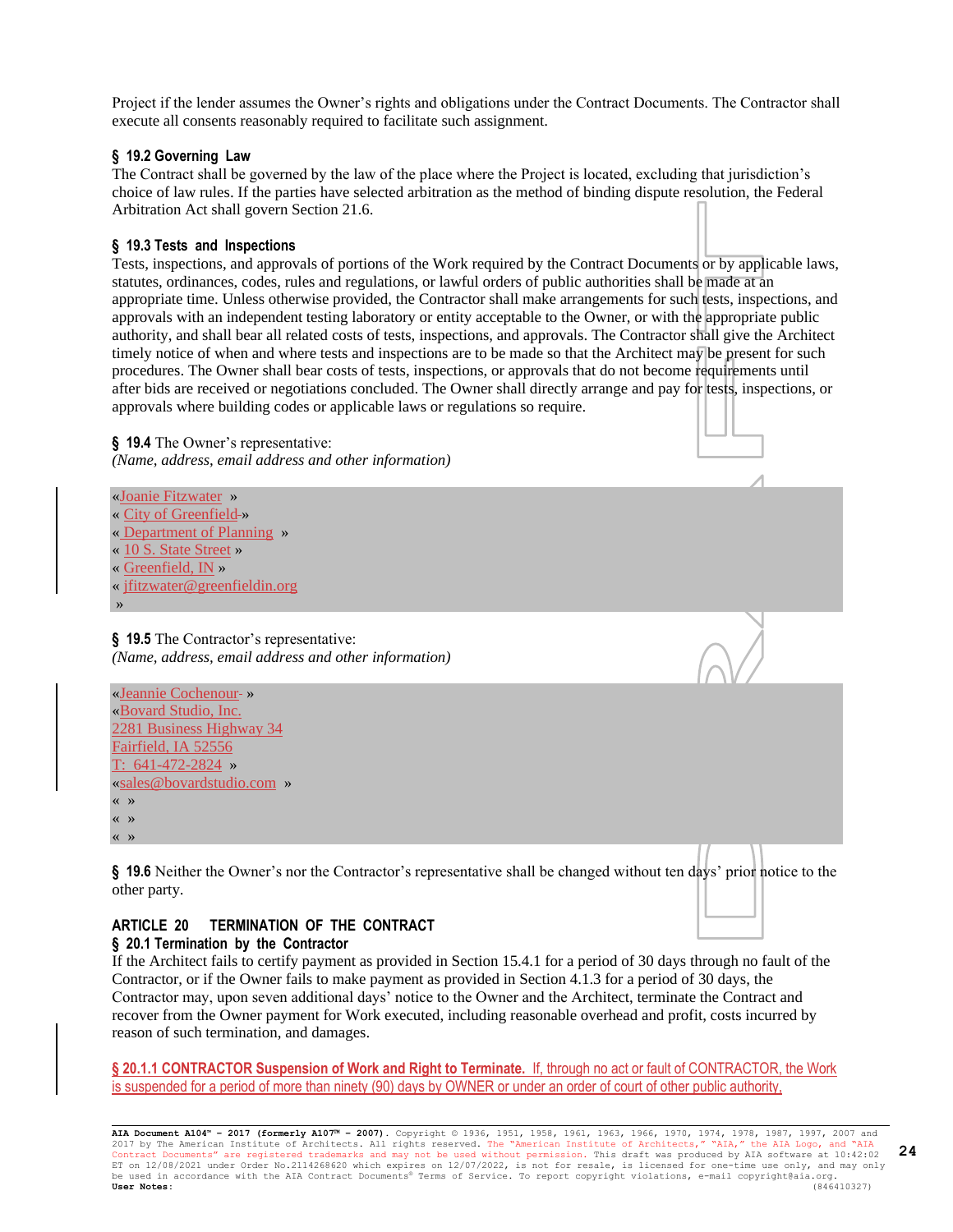Contractor may, upon thirty (30) days written notice to OWNER, terminate the Agreement and recover from OWNER payment for all Work executed.

#### **§ 20.2 Termination by the Owner for Cause**

**§ 20.2.1** The Owner may terminate the Contract if the Contractor

- **.1** repeatedly refuses or fails to supply enough properly skilled workers or proper materials;
	- **.2** fails to make payment to Subcontractors for materials or labor in accordance with the respective agreements between the Contractor and the Subcontractors;
	- **.3** repeatedly disregards applicable laws, statutes, ordinances, codes, rules and regulations, or lawful orders of a public authority; or
	- **.4** otherwise is guilty of substantial breach of a provision of the Contract Documents.

**§ 20.2.2** When any of the reasons described in Section 20.2.1 exists, the Owner, upon certification by the Architect that sufficient cause exists to justify such action, may, without prejudice to any other remedy the Owner may have and after giving the Contractor seven days' notice, terminate the Contract and take possession of the site and of all materials, equipment, tools, and construction equipment and machinery thereon owned by the Contractor and may finish the Work by whatever reasonable method the Owner may deem expedient. Upon request of the Contractor, the Owner shall furnish to the Contractor a detailed accounting of the costs incurred by the Owner in finishing the Work.

**§ 20.2.3** When the Owner terminates the Contract for one of the reasons stated in Section 20.2.1, the Contractor shall not be entitled to receive further payment until the Work is finished.

**§ 20.2.4** If the unpaid balance of the Contract Sum exceeds costs of finishing the Work, including compensation for the Architect's services and expenses made necessary thereby, and other damages incurred by the Owner and not expressly waived, such excess shall be paid to the Contractor. If such costs and damages exceed the unpaid balance, the Contractor shall pay the difference to the Owner. The amount to be paid to the Contractor or Owner, as the case may be, shall be certified by the Architect, upon application, and this obligation for payment shall survive termination of the Contract.

#### **§ 20.3 Termination by the Owner for Convenience**

The Owner may, at any time, terminate the Contract for the Owner's convenience and without cause. The Owner shall pay the Contractor for Work executed; and costs incurred by reason of such termination, including costs including costs including costs including costs including costs including costs including costs including costs. attributable to termination of Subcontracts; and a termination fee, if any, as follows: (Insert the amount of or method for determining the fee payable to the Contractor by the Owner following a termination for the Owner's convenience, if any.).

#### « »

# **ARTICLE 21 CLAIMS AND DISPUTES**

**§ 21.1** Claims, disputes, and other matters in question arising out of or relating to this Contract, including those alleging an error or omission by the Architect but excluding those arising under Section 16.2, shall be referred initially to the Architect for decision. Such matters, except those waived as provided for in Section 21.11 and Sections 15.7.3 and 15.7.4, shall, after initial decision by the Architect or 30 days after submission of the matter to the Architect, be subject to mediation as a condition precedent to binding dispute resolution.

# **§ 21.2 Notice of Claims**

**§ 21.2.1** Claims by either the Owner or Contractor, where the condition giving rise to the Claim is first discovered prior to expiration of the period for correction of the Work set forth in Section 18.2, shall be initiated by notice to the Architect within 21 days after occurrence of the event giving rise to such Claim or within 21 days after the claimant first recognizes the condition giving rise to the Claim, whichever is later.

**§ 21.2.2** Claims by either the Owner or Contractor, where the condition giving rise to the Claim is first discovered after expiration of the period for correction of the Work set forth in Section 18.2, shall be initiated by notice to the other party.

**AIA Document A104™ – 2017 (formerly A107™ – 2007).** Copyright © 1936, 1951, 1958, 1961, 1963, 1966, 1970, 1974, 1978, 1987, 1997, 2007 and 2017 by The American Institute of Architects. All rights reserved. The "American Institute of Architects," "AIA," the AIA Logo, and "AIA<br>Contract Documents" are registered trademarks and may not be used without permission. ET on 12/08/2021 under Order No.2114268620 which expires on 12/07/2022, is not for resale, is licensed for one-time use only, and may only<br>be used in accordance with the AIA Contract Documents® Terms of Service. To report **User Notes:** (846410327)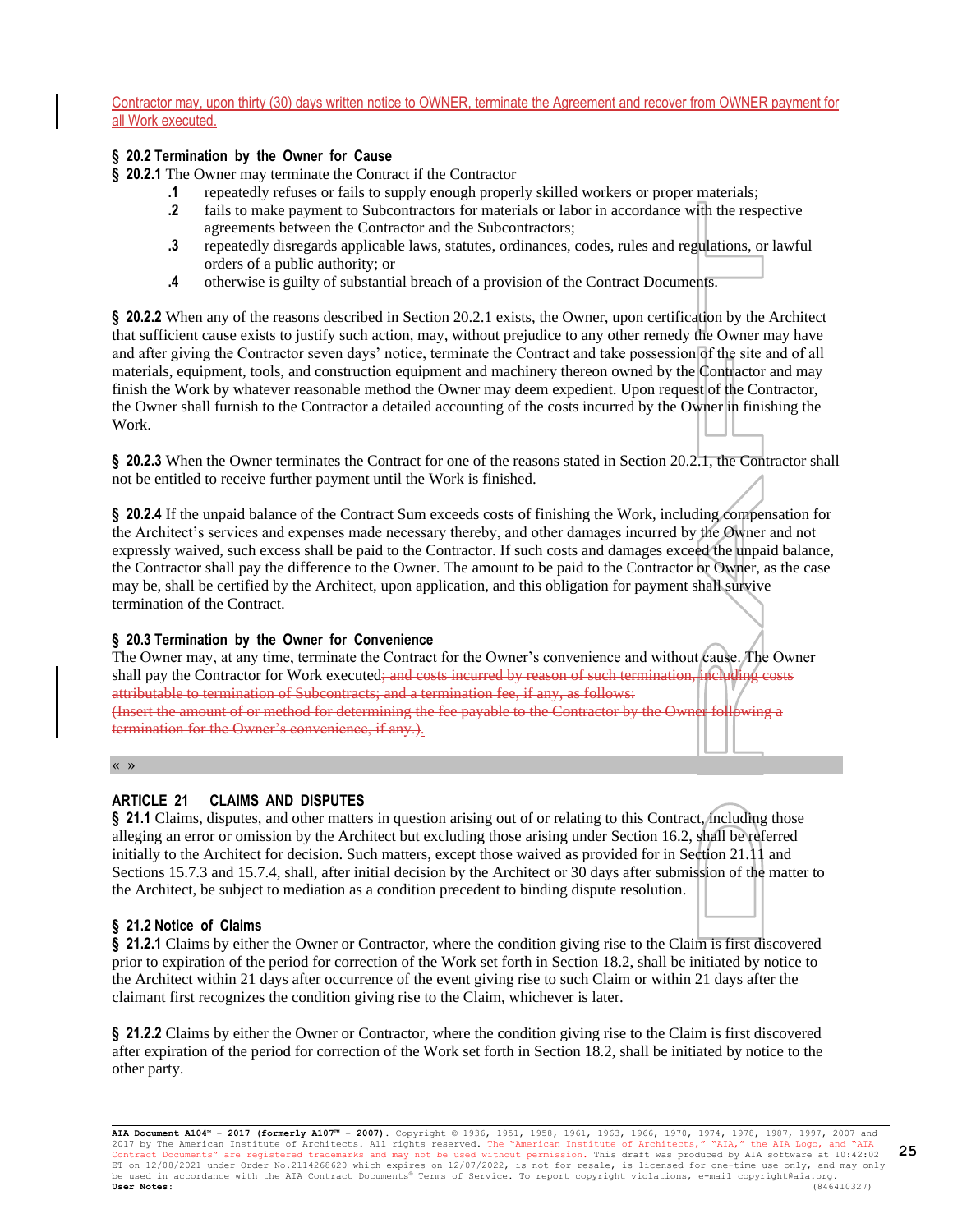# **§ 21.3 Time Limits on Claims**

The Owner and Contractor shall commence all claims and causes of action against the other and arising out of or related to the Contract in accordance with the requirements of the final dispute resolution method selected in this Agreement whether in contract, tort, breach of warranty, or otherwise, within the period specified by applicable law, but in any case not more than 10 years after the date of Substantial Completion of the Work. The Owner and Contractor waive all claims and causes of action not commenced in accordance with this Section 21.3.

**§ 21.4** If a claim, dispute or other matter in question relates to or is the subject of a mechanic's lien, the party asserting such matter may proceed in accordance with applicable law to comply with the lien notice or filing deadlines.

**§ 21.5** The parties shall endeavor to resolve their disputes by mediation which, unless the parties mutually agree otherwise, shall be administered by the American Arbitration Association in accordance with their Construction Industry Mediation Procedures in effect on the date of this Agreement. A request for mediation shall be made in writing, delivered to the other party to this Agreement, and filed with the person or entity administering the mediation. The request may be made concurrently with the binding dispute resolution but, in such event, mediation shall proceed in advance of binding dispute resolution proceedings, which shall be stayed pending mediation for a period of 60 days from the date of filing, unless stayed for a longer period by agreement of the parties or court order. If an arbitration is stayed pursuant to this Section, the parties may nonetheless proceed to the selection of the arbitrator(s) and agree upon a schedule for later proceedings.

**§ 21.6** If the parties have selected arbitration as the method for binding dispute resolution in this Agreement, any claim, subject to, but not resolved by, mediation shall be subject to arbitration which, unless the parties mutually agree otherwise, shall be administered by the American Arbitration Association, in accordance with the Construction Industry Arbitration Rules in effect on the date of this Agreement. Demand for arbitration shall be made in writing, delivered to the other party to the Contract, and filed with the person or entity administering the arbitration. The award rendered by the arbitrator or arbitrators shall be final, and judgment may be entered upon it in accordance with applicable law in any court having jurisdiction thereof.

**§ 21.7** Subject to the rules of the American Arbitration Association or other applicable arbitration rules, either party, at its sole discretion, may consolidate an arbitration conducted under this Agreement with any other arbitration to which it is a party provided that (1) the arbitration agreement governing the other arbitration permits consolidation; (2) the arbitrations to be consolidated substantially involve common questions of law or fact; and (3) the arbitrations employ materially similar procedural rules and methods for selecting arbitrator(s).

**§ 21.8** Subject to the rules of the American Arbitration Association or other applicable arbitration rules, any party to an arbitration may include by joinder persons or entities substantially involved in a common question of law or fact whose presence is required if complete relief is to be accorded in arbitration provided that the party sought to be joined consents in writing to such joinder. Consent to arbitration involving an additional person or entity shall not constitute consent to arbitration of a Claim not described in the written Consent.

§ 21.9 The foregoing agreement to arbitrate and other agreements to arbitrate with an additional person or entity duly consented to by parties to this Agreement, shall be specifically enforceable under applicable law in any court having jurisdiction thereof.

# **§ 21.10 Continuing Contract Performance**

Pending final resolution of a Claim, except as otherwise agreed in writing, the Contractor shall proceed diligently with performance of the Contract and the Owner shall continue to make payments in accordance with the Contract Documents.

#### **§ 21.11 Waiver of Claims for Consequential Damages**

The Contractor and Owner waive claims against each other for consequential damages arising out of or relating to this Contract. This mutual waiver includes

**.1** damages incurred by the Owner for rental expenses, for losses of use, income, profit, financing, business and reputation, and for loss of management or employee productivity or of the services of such persons; and